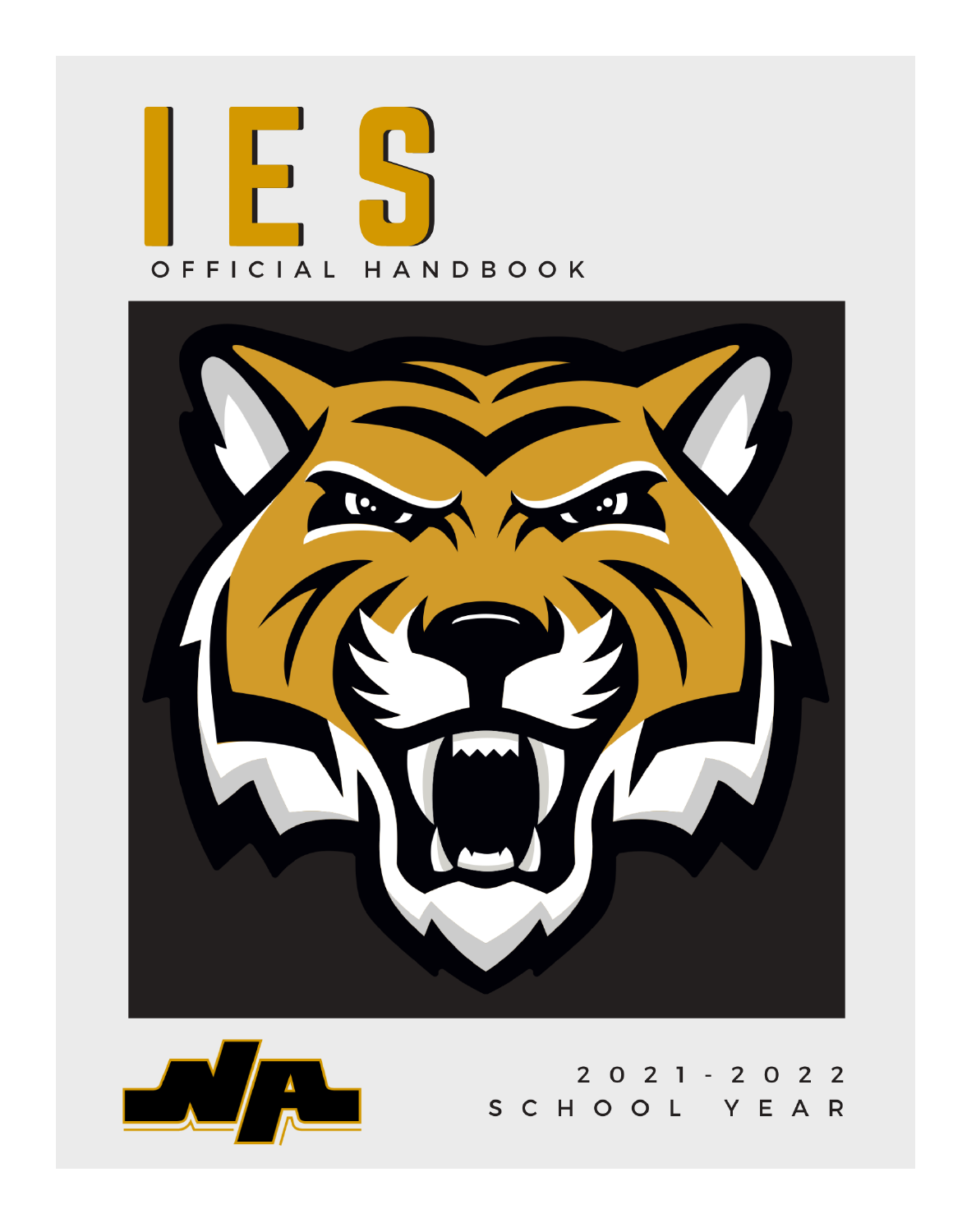# **Table of Contents**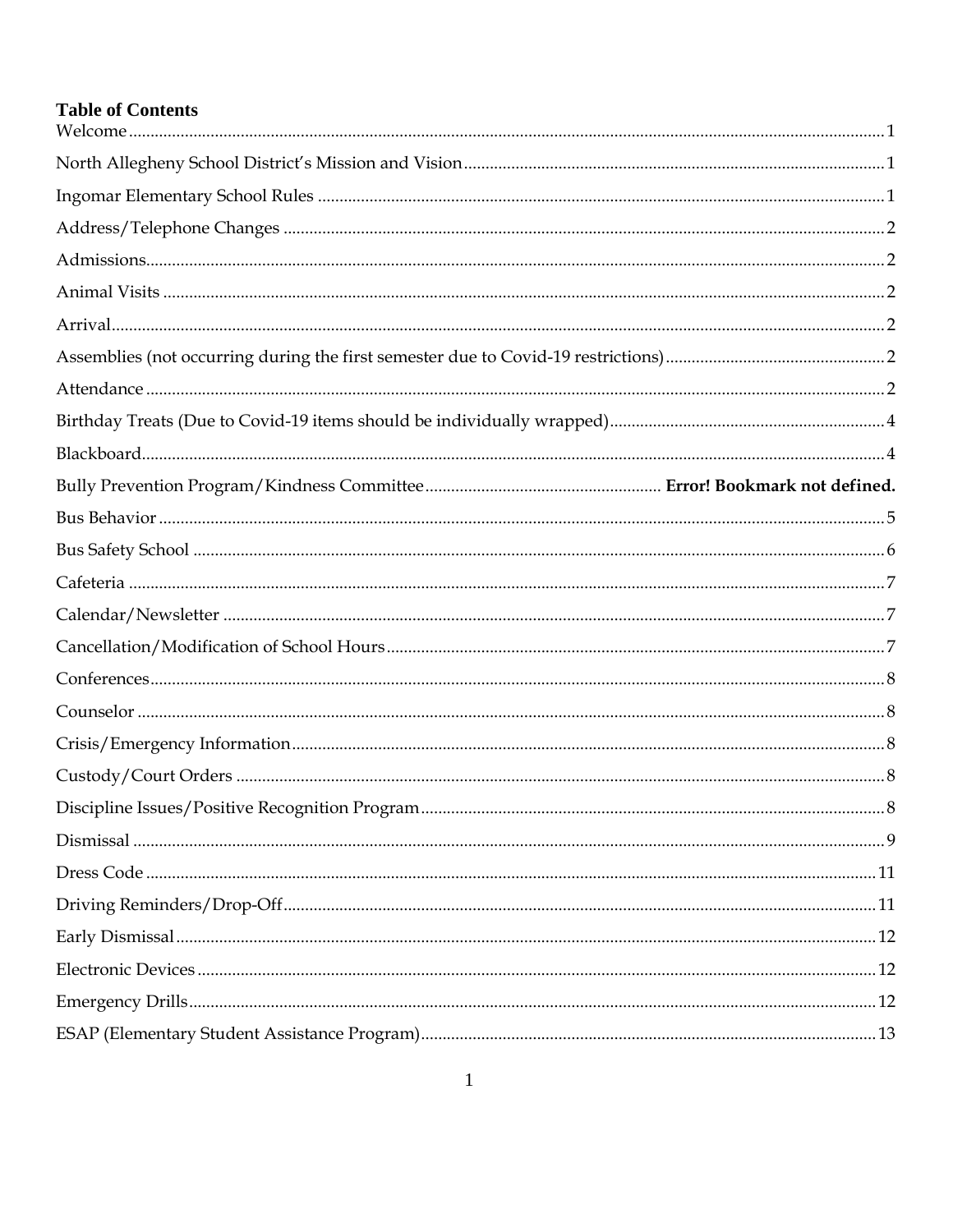| Library (Covid-19 restrictions - students check out 1 book per week electronically or from a cart)  18 |      |
|--------------------------------------------------------------------------------------------------------|------|
|                                                                                                        |      |
|                                                                                                        |      |
|                                                                                                        |      |
|                                                                                                        |      |
|                                                                                                        |      |
|                                                                                                        |      |
|                                                                                                        | . 20 |
|                                                                                                        |      |
|                                                                                                        |      |
|                                                                                                        |      |
|                                                                                                        |      |
|                                                                                                        |      |
|                                                                                                        |      |
|                                                                                                        |      |
|                                                                                                        |      |
|                                                                                                        |      |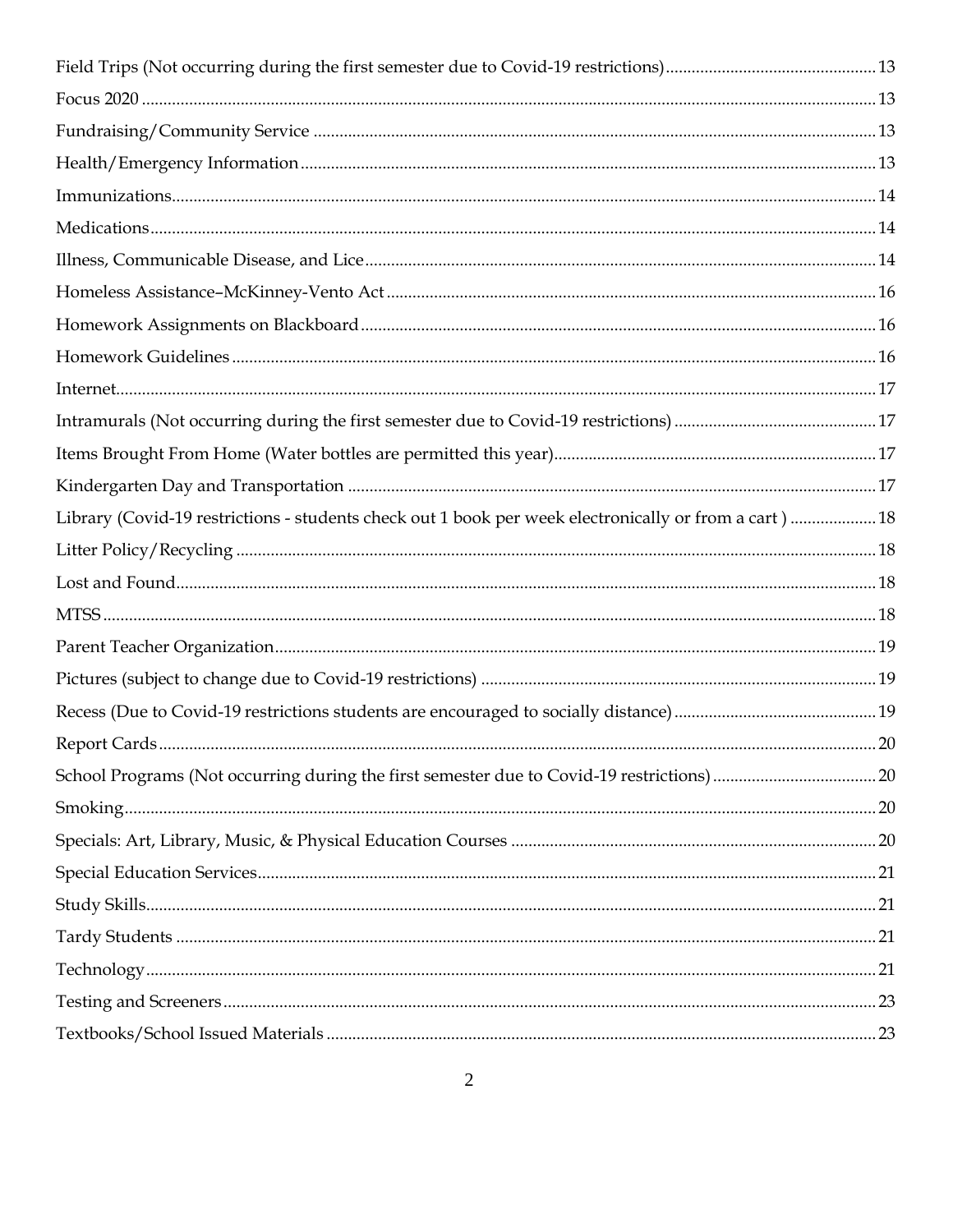**Ingomar Elementary School 602 West Ingomar Road Pittsburgh, PA 15237 412-366-9665 412-366-5679 Fax**

**Main Office Hours Office hours: 7:30 a.m. - 4:00 p.m. School hours: 9:00 a.m. - 3:30 p.m.**

> **Kindergarten Hours: 9:00-11:45 a.m. 12:45-3:30 p.m.**

## **Special Announcement Regarding the Handbook and Covid-19**

Thank you for attending Ingomar Elementary School for the 2021-2022 school year. Ongoing changes due to Covid-19 presents a challenge when updating this handbook. Things will be changing throughout the school year. Many of our policies and procedures remain the same, but please be mindful that sometimes policies and procedures communicated might change as the year progresses. Every effort will be made to post updated information directly on the IES website, as well as, be included in our weekly communication that is emailed to families. Please review this handbook to get a general idea about IES.

Please reference the websites below for updated information.

[Ingomar Elementary School](https://www.northallegheny.org/Domain/393)

[Ingomar Inklings \(Weekly Newsletter Information\)](https://www.northallegheny.org/Page/30691)

[NASD Health and Safety](https://www.northallegheny.org/Page/33020) and Education Plan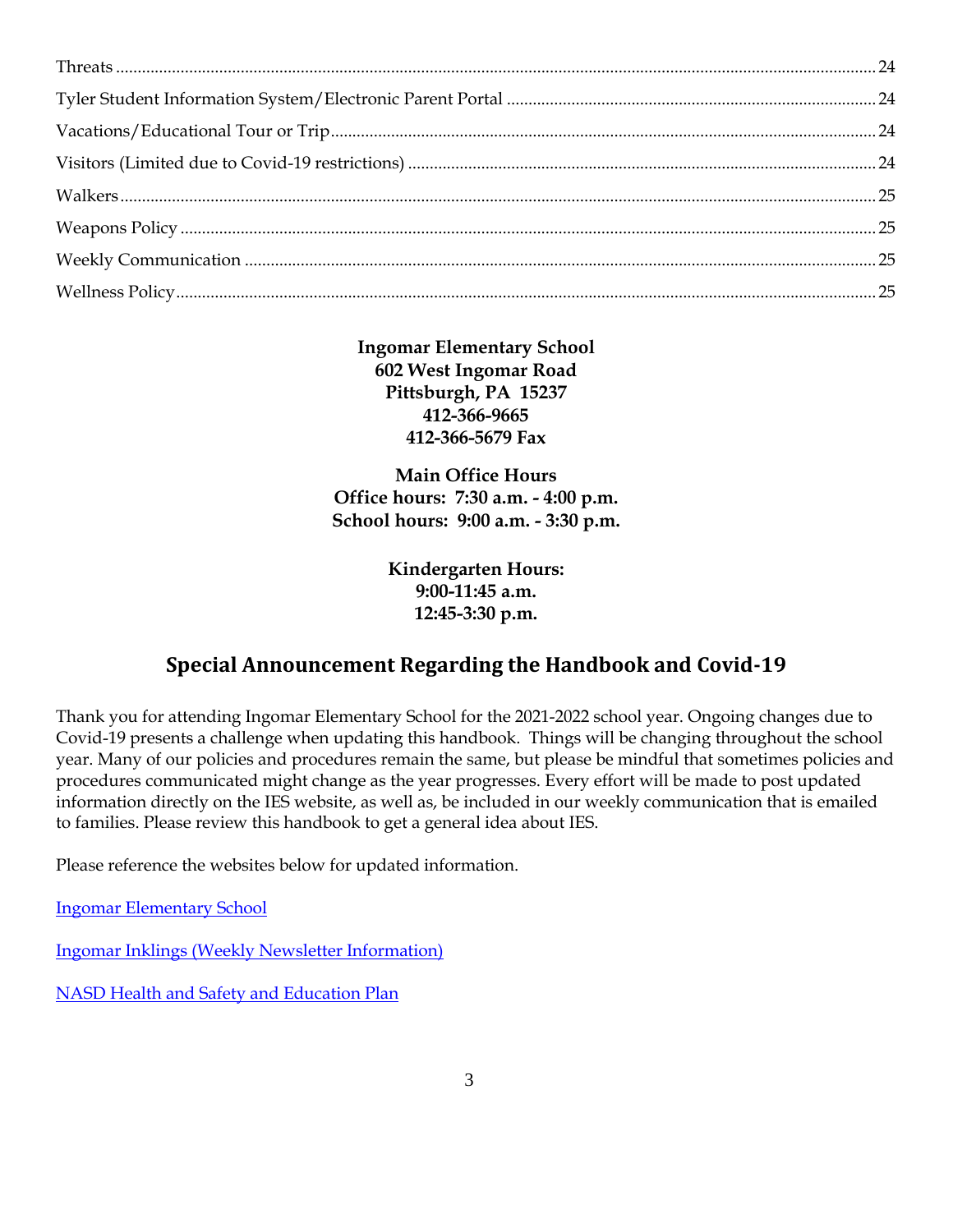# **Ingomar Elementary School Student/Parent Handbook**

# <span id="page-4-0"></span>**Welcome**

**W**elcome to Ingomar Elementary School! We are happy you are part of the Ingomar Elementary School family. Please help make Ingomar Elementary School a place to learn and thrive by being a positive, friendly student who takes pride in your school.

This Student/Parent handbook has been prepared to act as a guide for ensuring a rewarding school year. Your knowledge of, and compliance with, the procedures, regulations and provisions outlined in this handbook are essential in providing and maintaining a safe and orderly environment necessary for the academic, social, and emotional progress of all the individuals at Ingomar Elementary School.

The Student/Parent Handbook should help explain many of the procedures you will need to know during the year. If you or your parents have additional questions, please call the Ingomar Elementary School Front Office at **412-366-9665** or email Dr. Michalowski at [Tmichalowski@northallegheny.org](mailto:Tmichalowski@northallegheny.org) .

Sincerely, The Ingomar Elementary School Staff

> **Principal: Dr. Tracie V. Michalowski, Tmichalowski@northallegheny.org Secretary: Mrs. Kelly Yatcko, Kyatcko@northallegheny.org**

## **North Allegheny School District's Mission and Vision**

Mission:

<span id="page-4-1"></span>The mission of the North Allegheny School District is to prepare all students for success in a changing world.

#### Vision:

<span id="page-4-2"></span>The vision of the North Allegheny School District is to be a premier school district that inspires excellence in academics, athletics, arts, and activities for every student every day.

# **Ingomar Elementary School Rules**

#### **PAWS**

- 1. **P**lease be responsible, respectful, and kind by following school and classroom expectations.
- 2. **A**lways be responsible, respectful, and kind by coming to school with a positive attitude, ready to learn.
- 3. **W**e must be responsible, respectful, and kind by keeping our hands and feet to ourselves.
- 4. **S**how responsible, respectful, and kind behavior by saying positive comments to others.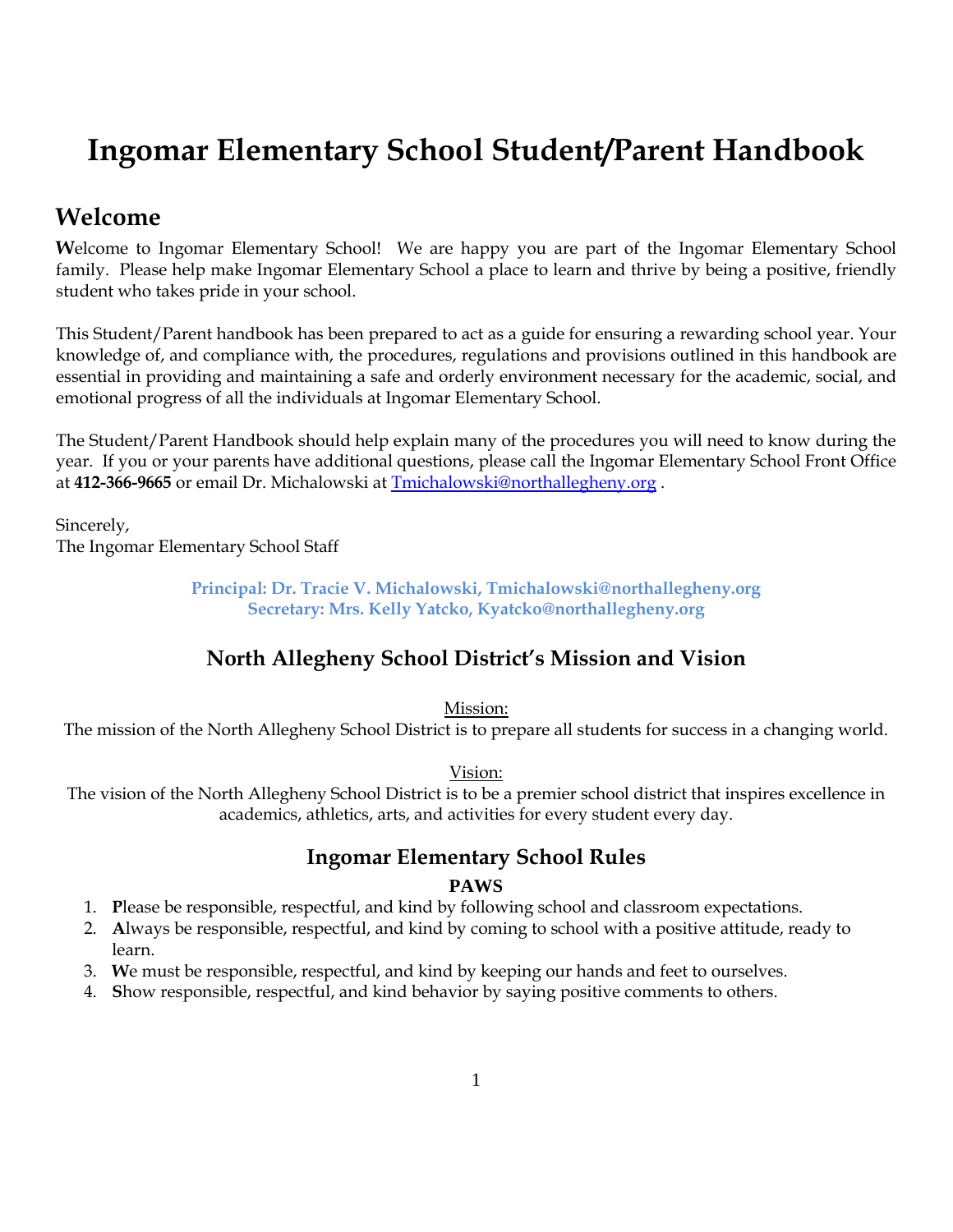# <span id="page-5-0"></span>**Address/Telephone Changes**

It is very important that every student maintain an up-to-date address and telephone number record at the school office. If you have a change in address or telephone number during the school year, notify the school immediately in order to assure smooth communication between school and home and to update your child's transportation services. Emails are often not updated and lead to loss of electronic notifications if not maintained.

## <span id="page-5-1"></span>**Admissions**

New kindergarten students must be five (5) years old and new first grade students must be six (6) years old on or before September 1 of the school year in which they are enrolling. A physical examination is required when a student enters school for the first time. Ages must be verified by a birth certificate and immunization records must be complete along with proof of residency.

## <span id="page-5-2"></span>**Animal Visits**

Due to health concerns for students throughout the building, animals are not permitted to be brought into the building without permission from the office. On the day of the visit, you are to register at the office and at that time will be given any further specific instructions regarding access to certain areas of the building.

## <span id="page-5-3"></span>**Arrival**

Students who are dropped off or walk will enter the lobby upon arrival to school and await the cue to go to their classrooms. The building is open to children at 8:45 a.m. Students are not permitted in the building prior to 8:45. **Adult supervision is not provided prior to this time**. Busses usually begin to arrive at 8:50. The school day begins at 9:00 a.m. Students who arrive after 9:05 will be listed as tardy. Parents transporting students to school should adhere to the 8:45 a.m. arrival time and use the drop off areas in the parking lot, with students entering through the front doors for K-2 and the lower lot drop off zone for students in grades 3-5. \*\*\*\*\***Students are not to arrive prior to 8:45 a.m. since supervision is not available.**

### <span id="page-5-4"></span>**Assemblies**

Assemblies will be scheduled periodically throughout the school year to enhance or reinforce the North Allegheny School District's curriculum. Announcements for the assemblies will be made and posted on the website. Special attention to etiquette and good citizenship is expected of all students during assemblies.

# <span id="page-5-5"></span>**Attendance**

Regular and punctual attendance at school is important to a successful school career. Absences fall into one of two categories: LEGAL and ILLEGAL.

Legal absences include:

- 1. Student illness
- 2. Death of an immediate family member
- 3. Absences approved by the Administration, including approved Family Educational Trips
- 4. Religious holidays or instruction
- 5. Urgent reasons deemed acceptable by the administration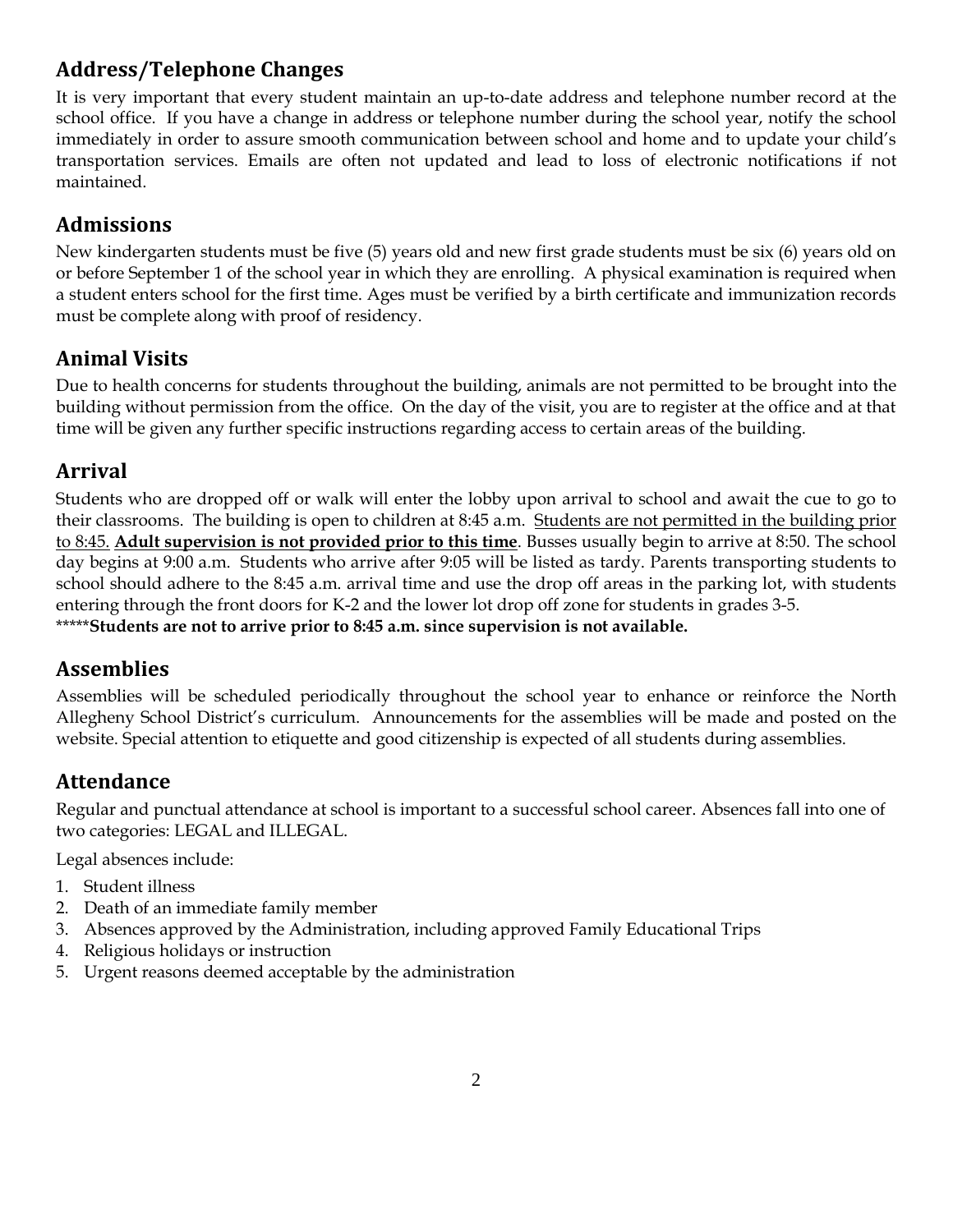Illegal absences include:

- 1. Truancy
- 2. Absence due to parental/guardian neglect
- 3. Illegal employment
- 4. Family Educational Trips not approved by the Administration

When students return to school after any absence, they must bring a written excuse signed by their parent or guardian, stating the reason for dates of the absence. An email is acceptable, but it must be addressed to both the homeroom teacher and the school secretary. The written excuse should be given to the homeroom teacher for record keeping purposes. It will then be sent to the front office. If no excuse is provided, absences are considered illegal.

#### **Absences –-Forms via Tyler SIS Parent Portal**

This school year North Allegheny School District will be accepting student absence excuses electronically, through the Tyler SIS Parent Portal.

Student excuses will be submitted through an "E-Form," creating a touchless submission option for parents/guardians. This will reduce the amount of paper transmissions between parents/guardians, students, and our staff. Please review the directions to submit an electronic student excuse below and contact your student's building secretary with any questions.

| District/17                                                                                                                                                                                                                                                                                                                                                                                                                                                                                                                                                                                                                                                                                                                                                                                                      |                                            |                                   | O                              | 0                                    | o                            |                             |         |
|------------------------------------------------------------------------------------------------------------------------------------------------------------------------------------------------------------------------------------------------------------------------------------------------------------------------------------------------------------------------------------------------------------------------------------------------------------------------------------------------------------------------------------------------------------------------------------------------------------------------------------------------------------------------------------------------------------------------------------------------------------------------------------------------------------------|--------------------------------------------|-----------------------------------|--------------------------------|--------------------------------------|------------------------------|-----------------------------|---------|
| ST/ST/26 Haw to Add a Student<br>The way to have able                                                                                                                                                                                                                                                                                                                                                                                                                                                                                                                                                                                                                                                                                                                                                            |                                            | and <b>Reduction</b>              |                                | <b>Single Tracket</b>                |                              |                             |         |
| <b>Today's Attandance</b><br>0                                                                                                                                                                                                                                                                                                                                                                                                                                                                                                                                                                                                                                                                                                                                                                                   | 0                                          |                                   | PRET DAY OF EDROG:             |                                      | MOOT SCHOOL DAY<br>das 06/08 |                             |         |
| to is                                                                                                                                                                                                                                                                                                                                                                                                                                                                                                                                                                                                                                                                                                                                                                                                            | <b>Allen</b>                               | P.O.S - 0179 AM<br>8.23 - 9.04 AM | $206 - 8nq$                    | <b>Aixd English 1</b>                |                              |                             |         |
| <b>Lattent Grades</b><br><b>IRL SERVICE</b>                                                                                                                                                                                                                                                                                                                                                                                                                                                                                                                                                                                                                                                                                                                                                                      |                                            | 9.07 - 9:47 AM                    | alti-Liech<br><b>Baskrah 1</b> | Anad Decembry                        |                              |                             |         |
| <b>Eures Ren</b>                                                                                                                                                                                                                                                                                                                                                                                                                                                                                                                                                                                                                                                                                                                                                                                                 | yide.<br><b>VIII</b><br>$\rightarrow$<br>w | <b>M21-10.01 AM</b>               |                                | 331-34pmLT<br><b>Anancas Hussa 1</b> |                              |                             |         |
| 2.)Select: Absence e-Form (Create New)                                                                                                                                                                                                                                                                                                                                                                                                                                                                                                                                                                                                                                                                                                                                                                           |                                            |                                   |                                |                                      |                              |                             |         |
| <b>N</b> Tyler StS                                                                                                                                                                                                                                                                                                                                                                                                                                                                                                                                                                                                                                                                                                                                                                                               |                                            |                                   |                                |                                      |                              |                             |         |
|                                                                                                                                                                                                                                                                                                                                                                                                                                                                                                                                                                                                                                                                                                                                                                                                                  |                                            |                                   |                                |                                      |                              |                             | e-Forms |
|                                                                                                                                                                                                                                                                                                                                                                                                                                                                                                                                                                                                                                                                                                                                                                                                                  |                                            |                                   |                                |                                      |                              | Associated States 1, Miller |         |
|                                                                                                                                                                                                                                                                                                                                                                                                                                                                                                                                                                                                                                                                                                                                                                                                                  |                                            |                                   |                                |                                      | <b>Subscribed</b> in         |                             |         |
| <b>Select Student</b><br>Absence e Core<br>For which student are you submitting this o-Form?<br>MUNICE<br>arked with                                                                                                                                                                                                                                                                                                                                                                                                                                                                                                                                                                                                                                                                                             | $\rightarrow$ $\times$                     |                                   |                                |                                      |                              |                             |         |
| 門                                                                                                                                                                                                                                                                                                                                                                                                                                                                                                                                                                                                                                                                                                                                                                                                                |                                            |                                   |                                |                                      |                              |                             |         |
|                                                                                                                                                                                                                                                                                                                                                                                                                                                                                                                                                                                                                                                                                                                                                                                                                  |                                            |                                   |                                |                                      |                              |                             |         |
|                                                                                                                                                                                                                                                                                                                                                                                                                                                                                                                                                                                                                                                                                                                                                                                                                  |                                            |                                   |                                |                                      |                              |                             |         |
|                                                                                                                                                                                                                                                                                                                                                                                                                                                                                                                                                                                                                                                                                                                                                                                                                  |                                            |                                   |                                |                                      |                              |                             |         |
|                                                                                                                                                                                                                                                                                                                                                                                                                                                                                                                                                                                                                                                                                                                                                                                                                  |                                            |                                   |                                |                                      |                              |                             |         |
|                                                                                                                                                                                                                                                                                                                                                                                                                                                                                                                                                                                                                                                                                                                                                                                                                  |                                            |                                   |                                |                                      |                              |                             |         |
|                                                                                                                                                                                                                                                                                                                                                                                                                                                                                                                                                                                                                                                                                                                                                                                                                  |                                            |                                   |                                |                                      |                              |                             |         |
|                                                                                                                                                                                                                                                                                                                                                                                                                                                                                                                                                                                                                                                                                                                                                                                                                  |                                            |                                   |                                |                                      |                              |                             |         |
|                                                                                                                                                                                                                                                                                                                                                                                                                                                                                                                                                                                                                                                                                                                                                                                                                  |                                            |                                   |                                |                                      |                              |                             |         |
| 3.) Select Student from Drop Down Option<br>4.) Select: Date of Absence, Reason for Absence, Attach any accompanying documentation<br>*Submit a new entry for each absence and each student<br>"Electronic submissions are preferred over paper excuses<br>Guite of Absorton*<br>mediate<br>Reason for Absonce. Please check the corresponding box associated with your child's abounce."<br><b>Benevement</b><br>O Medical Appointment<br>O Other Urgent Roasen<br>(a) Pottonal Illegas<br>Seligious Holiday/Instruction<br><sup>1</sup> Required Court Attendance<br>For College Visite and Femily Educational Trips please submit Form 066A five days prior to absence.<br>Masse its cary settliness industriation you feel the school should know.<br>Attach any accompanying documentation for the absence. |                                            |                                   |                                |                                      |                              |                             |         |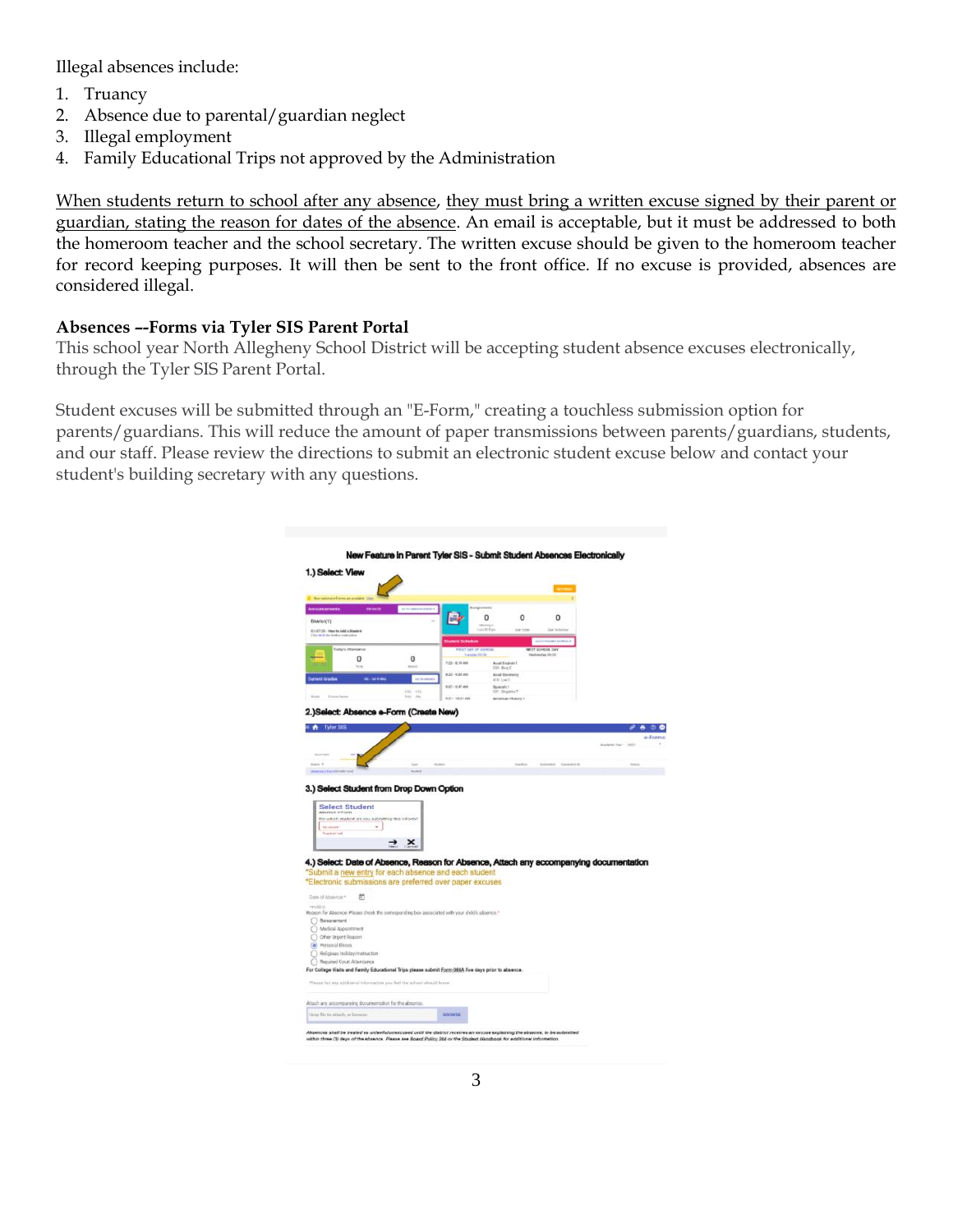In order to request approval for a Family Educational Trip, parent(s)/guardian(s) must submit a written request for excusal at least five (5) school days prior to the absence and the absence must be for 10 or less school days. Students who will be participating in an extended absence due to a request for an educational tour or trip for more than 10 days will be withdrawn after the tenth consecutive day (on day 11) and the withdrawal date will be dated the first day of the consecutive absence. These days are considered legal absences when approved. No absences will be approved during standardized testing windows.

Parents of students who are excessively absent will receive a letter from the principal after a total of ten (10) days absent. This communication from the building administration is sent to emphasize the importance of daily attendance at school and as a reminder of Pennsylvania's Compulsory Attendance Law. Second notice for excessive absenteeism will be sent after a total of 18 days and an Elementary Support Team [ESAP] meeting will be held to address the excessive absenteeism. After the 18-Day Letter is delivered, all future absences must be supported by documentation from the child's physician, the school's nurse, or another administratively approved agency. If the proper documentation is not provided after the 18-day Attendance Letter is sent home, the absence will be documented as unexcused and may be referred to the District Magistrate.

Students with legal absences may have the opportunity to complete any missed assignments upon returning to school. Our responsibility is to promote consistent school attendance and address the underlying risk factors that may lead to truancy. As a requirement of Act 138, students who accrue three (3) illegal absences will be asked to participate in the creation of a School Attendance Improvement Plan (SAIP). Students who accrue six (6) illegal absences will be referred to a school-based or community-based attendance improvement program or to the local children and youth agency. In addition, the District may file a citation for truancy with the local District Magistrate.

Requests for absent students' homework assignments may be made on a student's **second day** of illness/absence. Parents are asked to call the school before 10:00 a.m. on the **second day** of absence. **Students who miss a single day of school can get their missed assignments upon their return to school the following day.** Children will be granted additional time to complete their assignments upon their return, typically equal to the number of days they were absent.

*Extended illness*: Contact your child's teacher to make specific arrangements for absences of one week or longer.

### <span id="page-7-0"></span>**Birthday Treats**

On their birthdays, children often want to share a treat with their classmates. **Due to the number of life threatening food allergies and our commitment to improve health and wellness, edible birthday treats of any kind are not permitted.** If you would like to send a non-edible birthday treat, please contact the homeroom teacher. Items should be individually wrapped.

### <span id="page-7-1"></span>**Blackboard**

This year students K-12 will be using the Student Management System Blackboard Learn. Blackboard Learn is a web-based teaching and learning environment which enables teachers to build and manage a Web component for their classes. For students, this can mean: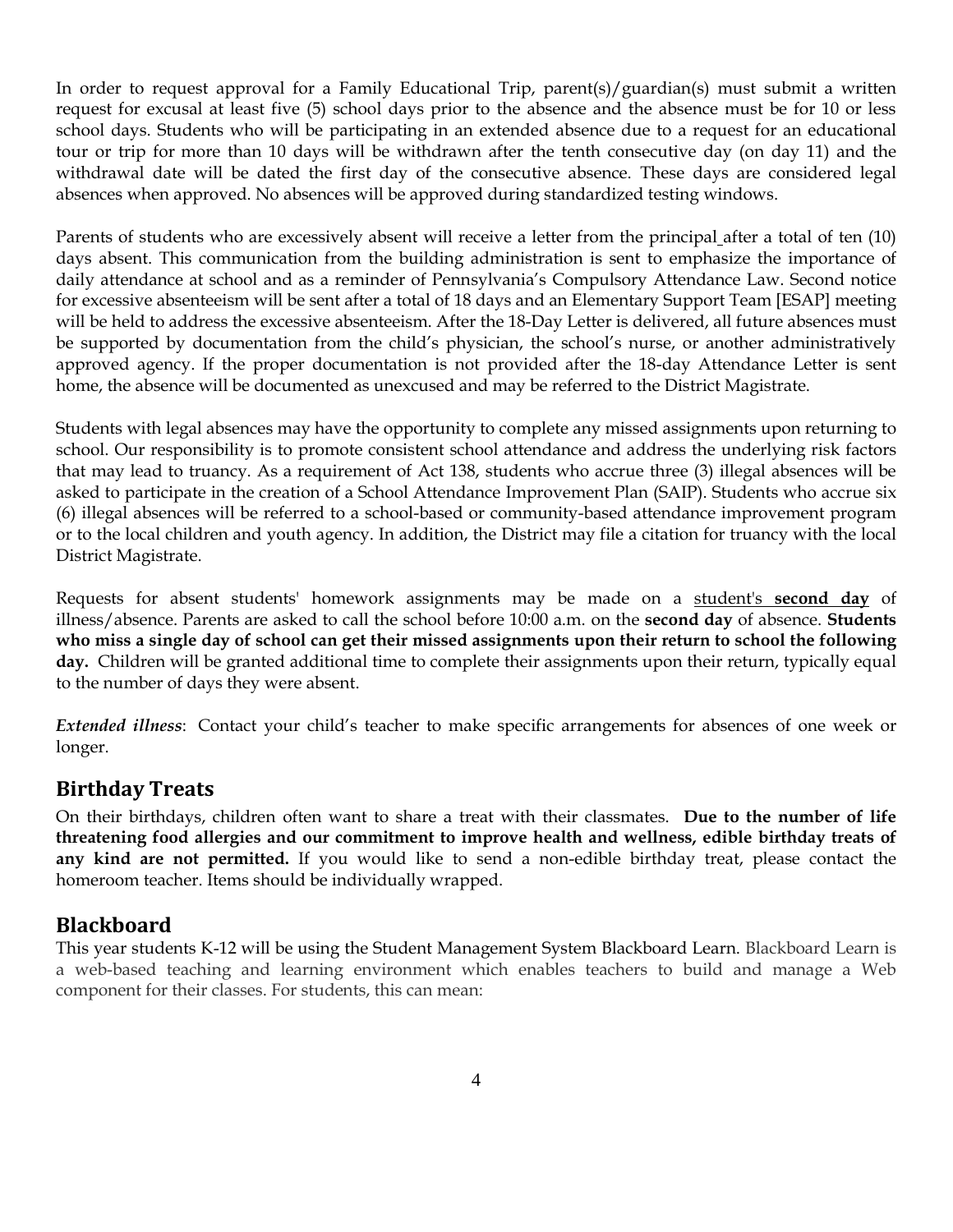- access to course materials such as handouts or copies of classroom presentation, which often can be downloaded for further review
- access to announcements
- opportunities to communicate and collaborate with classmates through tools such as discussion boards, wikis, and blogs
- online assessments (surveys and quizzes where teachers can provide feedback)

For additional parent information, please visit the district website. [Blackboard for Parents](https://www.northallegheny.org/Page/26878)

## **Bullying Prevention and Behavior Support Program Paws-itive**

The IES Paws-itive Behavior Support Program provides the structure and strategies necessary to take a proactive rather than a reactive approach when responding to social and behavioral issues. We maintain an inclusive environment for all students. Bully Prevention Rules are modeled and communicated to all students:

#### **PAWS**

- **1. P**lease be responsible, respectful, and kind by following school and classroom expectations.
- **2. A**lways be responsible, respectful, and kind by coming to school with a positive attitude, ready to learn.
- **3. W**e must be responsible, respectful, and kind by keeping our hands and feet to ourselves
- **4. S**how responsible, respectful, and kind behavior by saying positive comments to others.

Our School-Wide Positive Behavior Plan, the PAWS program, helps students proactively make positive choices and rewards them for this behavior.

As part of the program, IES has established themes for each 9 weeks to focus the entire school on positive attributes that promote diversity, kindness, and inclusive social interactions among everyone here at IES. These themes will be taught and reinforced to students allowing them to understand what courage, gratitude, forgiveness, and compassion mean and relates to building positive relationships with peers. The monthly themes are:

| $1st$ 9 Weeks -"Me"           | 3rd 9 Weeks - Respect              |
|-------------------------------|------------------------------------|
| $2nd$ 9 Weeks -Responsibility | 4 <sup>th</sup> 9 Weeks - Kindness |

#### <span id="page-8-0"></span>**Bus Behavior (Assigned seats will occur for the 2021-2022 school year)**

Proper behavior is an absolute necessity while riding on the school bus. The bus driver is in charge and will enforce discipline on the bus. Students involved in misconduct, showing disrespect for the driver or fellow students, and those who cause damage to the bus may lose their bus riding privileges. The North Allegheny School District has established the following rules to maintain bus safety.

#### **Students' responsibilities are as follows:**

- 1. Report to your bus stop no earlier than 5 to 10 minutes before the bus is scheduled to arrive.
- 2. While waiting for the bus, stay a safe distance from the roadway. Inappropriate behavior at the bus stop will not be tolerated.
- 3. Board the bus in a safe, orderly manner and go directly to your seat.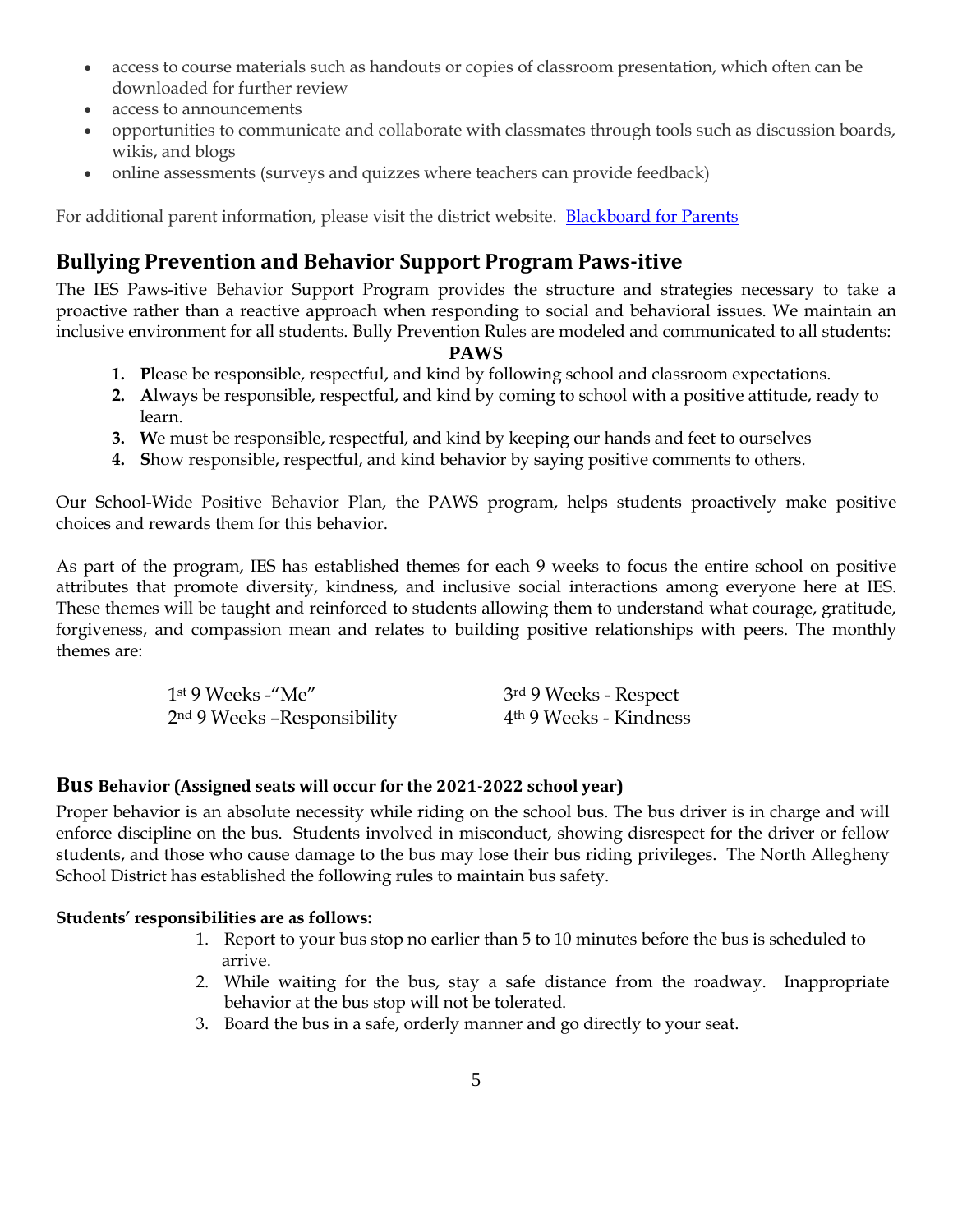- 4. Cross fifteen feet in front of the bus only when the red lights are flashing and traffic has come to a complete stop.
- 5. Never cross behind or reach under a bus. Remain visible to the driver at all times. Stand clear of the danger zone.
- 6. Talk in a normal tone of voice so the driver can concentrate and hear warning sounds.
- 7. Ask the driver for permission to open windows. You must keep your entire body and all objects inside the bus at all times.
- 8. Eating, drinking, smoking, or chewing gum is prohibited on the bus.
- 9. Help keep your bus clean. No littering. Throwing objects inside or outside is prohibited.
- 10. When the bus arrives at school, exit in an orderly fashion and go directly to your assigned area.

*NOTE: Students must ride their assigned bus. If a one-time change is necessary due to an emergency situation, please print the Transportation Permission Notice from the IES website (forms are also in the front office). Please send this from to the homeroom teacher. The note will be recorded in the front office and passed to Mrs.Flo Giglio, the IES bus monitor.*

*Any request for a permanent change of a bus stop must be approved through the Transportation Department.* 

### <span id="page-9-0"></span>**Bus Safety School**

Bus discipline is a topic of serious conversation at North Allegheny. When a child acts inappropriately on a school bus, the safety of every person on the bus is in jeopardy. The "Ladder of Discipline" has been identified for all elementary and middle school buildings. Depending on the seriousness of a child's inappropriate behavior, first time offenders may receive more than a warning from the bus driver, bus monitor, or building administrator. If the child continues to behave inappropriately, that individual will be assigned to Bus Safety School. Should he/she continue to misbehave, the transportation privilege which is normally extended to North Allegheny students will be revoked by the District for that child.

| Second Offense Detention |  |
|--------------------------|--|
|                          |  |
|                          |  |
|                          |  |
|                          |  |
|                          |  |

*\* A conference between administrator, parent, driver, and child is required.*

Bus Safety School is a program that attempts to heighten the awareness of safety and proper bus behavior in those students who continually choose to violate District transportation policies. Bus Safety School is held on the third Thursday of every month from 3:45 p.m. to 4:45 p.m. at one assigned building in the District.

Parents will be notified if their child must attend Bus Safety School and upon completion of the course, students will be required to sign a Safety Agreement. Should it become necessary for bus-riding privileges to be denied, transportation to and from school will become the parent's responsibility.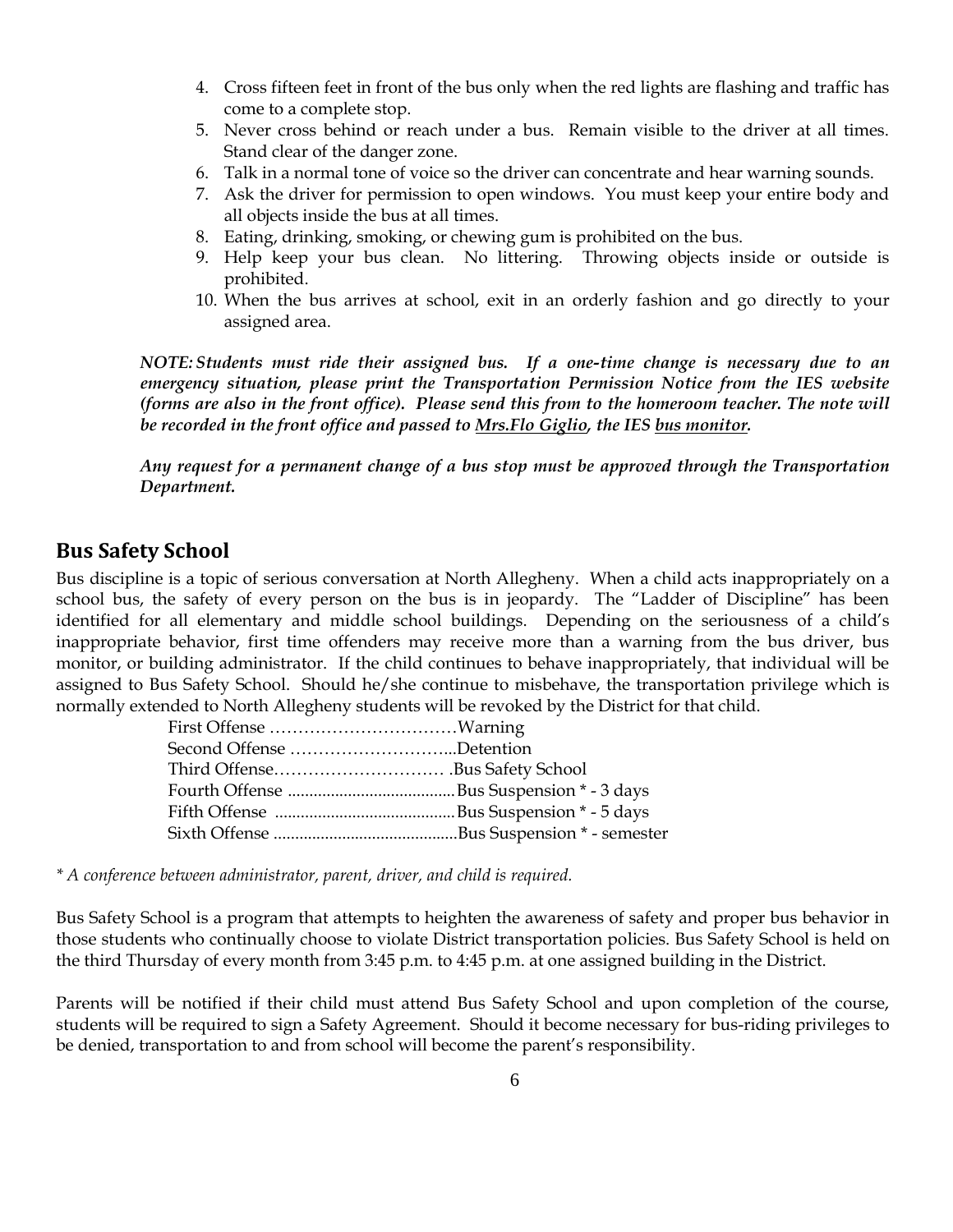## <span id="page-10-0"></span>**Cafeteria**

Students may purchase a lunch daily using either cash or funds that they have on the Point of Sale (P.O.S.) system. All students buying lunch or snacks will enter his or her Personal Identification Number (P.I.N.) as they purchase their lunch or snack. Assistance will be given to all students at the beginning of the year as they enter their P.I.N. The Elementary Lunch is \$2.45.

Parents may send in cash or a check payable to NA Cafeteria Fund at any time to deposit money into their child's P.O.S. account. Cafeteria Payment envelopes should be used to include student name, Personal Identification Number (P.I.N.), and payment option. For those families with more than one child attending IES, please remember to use separate envelopes for each child.

Reminders will be sent home with the student when their Point of Service [P.O.S.] account accrues a negative balance. If there are any questions or concerns, please contact the Food Service Office at 724-934-7201 or 7236. Parent/guardians are responsible for assuring that a student's [POS] account remains up-to-date with a positive balance.

The District also has an online payment system called **PaySchools Central.** Log in to PaySchools Central at [payschoolscentral.](https://www.payschoolscentral.com/#/user/login)com. More information on PaySchools Central can be found at [PaySchools.com.](https://payschools.com/payschools-parents/)

Cafeteria time is meant to be a pleasant break in the day. Every student is expected to use proper table manners and speak in a normal tone of voice so that everyone may enjoy their lunch break. Restaurant-like behavior is expected and students are to clean up after themselves.

Ingomar Elementary School serves rolling lunches, with recess following each lunch period. A five-minute window is provided to allow the cleaning of tables in between each student group. \*Please refer to the menu of the district website as bagged lunches are being served.

## <span id="page-10-1"></span>**Calendar/Newsletter**

Each year the North Allegheny School District publishes and distributes an Activities Calendar to each family. We hope that you will utilize this calendar, the District and Ingomar Elementary School websites, and District publications to stay on top of upcoming opportunities and events.

<span id="page-10-2"></span>\*Some events on the calendar are cancelled. Please check the website and newsletter for updated information.

### **Cancellation/Modification of School Hours**

Cancellation of school takes place only during circumstances such as extreme weather, equipment failure, or public crisis. Such information will be communicated via the District website, SchoolMessenger, and local media, such as television and radio stations. If special activities were planned on the day of a cancellation or delay, specific information will be posted in the headlines on the website and may also be communicated through an eBlast.

> *Kindergarten will follow a special 2-hour delay schedule*: A.M. 11:00-12:45 and P.M. 1:45-3:30. All bus schedules will be delayed by the same amount of time.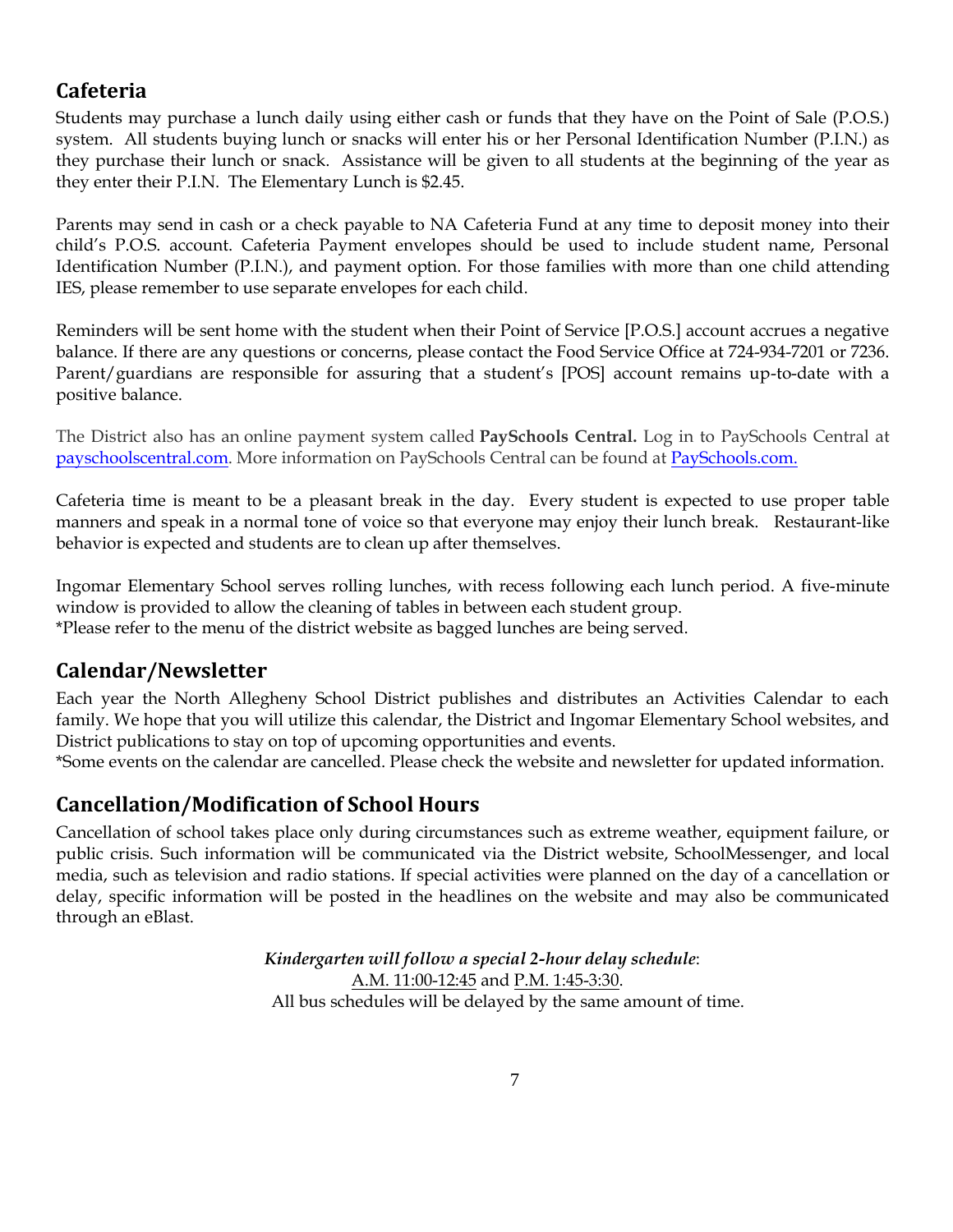### <span id="page-11-0"></span>**Conferences**

Parent/teacher conferences are scheduled in November or by parent request throughout the year. Parents are asked to make an appointment with the teacher(s) of each of their children, regardless of the progress of their child. These conference times are very valuable to the overall educational program.

# <span id="page-11-1"></span>**Counselor**

Our school counselor, Mrs. Julia Sweeney, is a part of the Ingomar Elementary School staff and is available to assist students, parents, and staff with academic, social, and emotional needs of students. To make an appointment with the counselor, please call the main office or email her at *jsweeney@northallegheny.org*.

## <span id="page-11-2"></span>**Crisis/Emergency Information**

In the event that a need to disseminate emergency or crisis communications to parents and/or students should arise, the North Allegheny School District has a number of communication vehicles in place to facilitate this process. SchoolMessenger and the District website [www.northallegheny.org](http://www.northallegheny.org/) are great resources and have current information. Local television and radio stations also communicate delays and closing in a timely manner.

The District utilizes SchoolMessenger, an automated telephone notification system that will deliver a personalized message to parents and employees in minutes. As it is a web-based program, its reliability and availability will not be affected by local power or equipment failures.

Parents are able to access the Contact Manager feature of this system via the North Allegheny School District website or the internet and establish their own account. This will allow them to determine which, if any, phone number(s) they would like to have messages sent to and/or opt for an email or text alert when they have a new phone message. Parents may choose not to receive SchoolMessenger, if they so desire. SchoolMessenger will be used exclusively to broadcast weather-related cancellation or delay information, as well as other emergency or crisis-related messages. Please review the link for **SchoolMessenger**.

## <span id="page-11-3"></span>**Custody/Court Orders**

At times, there are legal papers in the form of custody agreements or court order documents that pertain to students and their specific circumstances. If parents/guardians are aware of modification of existing paperwork, it is their responsibility to provide the updated paperwork to the school office. If the school office is not aware of changes, the last copy provided is the copy that will the official copy. A notarized copy of any of these forms may be presented to the school office annually. Even if the paperwork isn't modified or canceled, parents/guardians may be required to submit copies at the start of each school year to assume that any necessary paperwork is up-to-date.

### <span id="page-11-4"></span>**Discipline Issues/Positive Recognition Program**

Normal discipline issues that occur will be handled by the classroom teacher in conjunction with the guidelines established in the North Allegheny School District's Code of Conduct. Behavior is expected to be positive throughout the entire school setting including the classroom, arts classes, cafeteria, playground, hallways, filed trips, concerts, and assemblies. Students will be made aware of the expectations at the beginning of the year. If a student chooses to break a rule, the student's behavior will be addressed and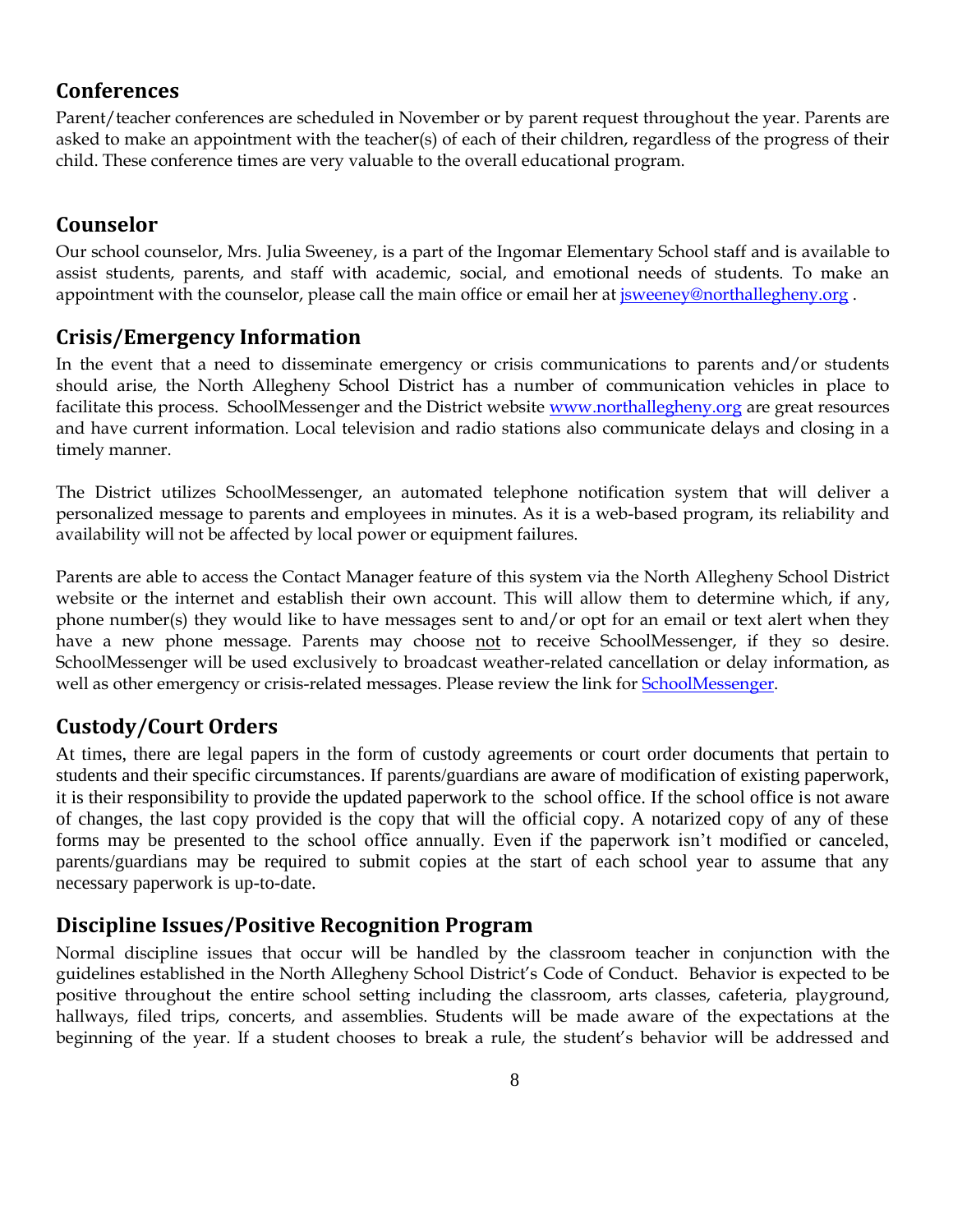documented on a Paws-itive Behavior Think Sheet. Parents/guardians will be notified to continue communication. Consequences may be assigned depending on the severity of the behavior and whether the behavior is a repeated behavior. Students, teachers, and parents are all part of the process allowing a student to learn and improve behavior. We want to assist students with maintaining positive behavior as students learn and grow. For more serious infractions, the principal may get involved. The students will meet with the Principal to discuss the behavior. The Principal will communicate with a parent/guardian to discuss ways to improve behavior.

Possible consequences include:

- Conferences with the Principal
- Apology
- Letter or phone call to parents
- Loss of recess period(s)
- Recess and/or lunch in the office with Principal
- Loss of grade level or school-wide assembly, event, or PAW Activity
- Detention before or after school
- In-school suspension for  $\frac{1}{2}$  of school day
- In-school suspension for the entire school day
- Out of school suspension

Teachers and staff members are also encouraged to recognize and respond to positive behavior, as all behavior is monitored in all areas of the school. Students who have maintained positive behavior may be rewarded with a Tiger PAW. Teachers may use the PAWS in a drawing box to earn special privileges, such as leading a line, sitting anywhere they would like in class or in the cafeteria, etc. Teachers may determine the best use of PAWS in their classrooms, so there can be differences due to content areas and grade levels.

At the end of the report period, students who meet grade level requirements for positive behavior will be rewarded with a PAW activity. Grade level teachers will communicate to students the expectations for the reward. In addition, students who were seen performing an exceptionally caring, polite, or helpful act may be offered a **Bonus PAW** to increase their chances of winning the weekly drawings.

It is the goal of our school-wide Paws-itive Behavior Support Plan to encourage and honor respectful, responsible, and kind behavior regularly among our student population.

### <span id="page-12-0"></span>**Dismissal**

The instructional day ends at 3:15 p.m., followed by pack-up for the end of the day. All students walking to their homes or with a scheduled "pick-up" will leave the classroom at 3:25, when called over the public address system. Parents requesting "pick-up" must adhere to the following procedures to assure the safety and welfare of our students:

A note MUST be sent to the child's teacher (please copy the front office secretary) on the day the parent/guardian is planning on picking the student up from school. A "blanket note" can be submitted to the homeroom teacher and school secretary detailing a regular pick-up schedule (e.g. "every Tuesday"). Email is acceptable, but the email must be copied to the homeroom teacher and school secretary. All pick-up messages must be received prior to 3:00 p.m. Emails should not be sent after 3:00 pm because it cannot be guaranteed that the email will be received in time for clear communication. In the event of an emergency close to 3:00, please call the school secretary.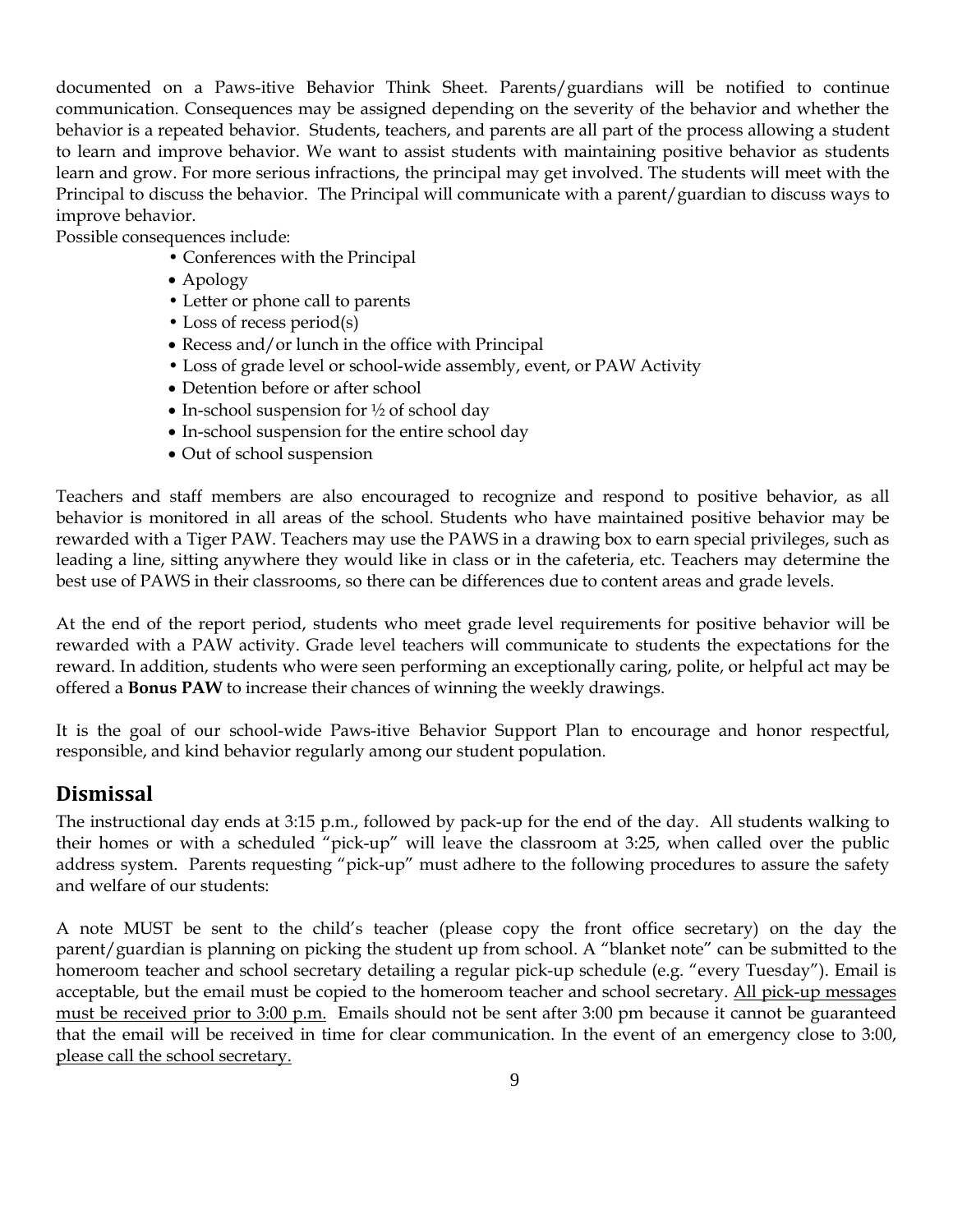Parents coming to pick a child up prior to 3:15 for an early dismissal, MUST report to the office before 3:15 p.m. and adhere to the office policy of signing students out and waiting for their child to meet them in the main office. **Under no circumstances are parents/guardians permitted to go directly to the classrooms or bus lines.**

Parents, who will be picking their children up regularly or semi-regularly, will be assigned a number and provided with a corresponding school sign for their vehicle students to their vehicles. Please be patient as a monitor may check ID in cases where the monitor is unfamiliar with the person picking a student up from school.

Parents will be directed to stay in their cars and follow a traffic pattern (below) to circle around the block, pulling through the lower lot to alleviate any jams on the main roadways and prevent parents with small children from having to take them out of their vehicles. Parents will not be permitted into the foyer at the end of the day. This procedure will replace the need for individuals to be inside the school building, creating a more controlled dismissal environment.



- Cars should drive down Bellcrest Road, turn right on Ridge Road and then right on Grosick Road. Please be mindful to NOT block driveways on Grosick located by red box with XXXX.
- Wait on the corner of the road marked in blue box A. A staff member will allow cars to enter and move to the blue box with B.
- A staff member will assist your child to get to your car.
- We are hopeful to get 10 cars into the parking lot and quickly load students. Please be prepared to buckle your child/dren in and pull out. We will then allow another 10 cars to enter and load.
- If your child is late, we may ask you to pull into a spot allowing other cars to move through the line.
- Walkers will be united with parents by the tree located by the blue box marked with an A.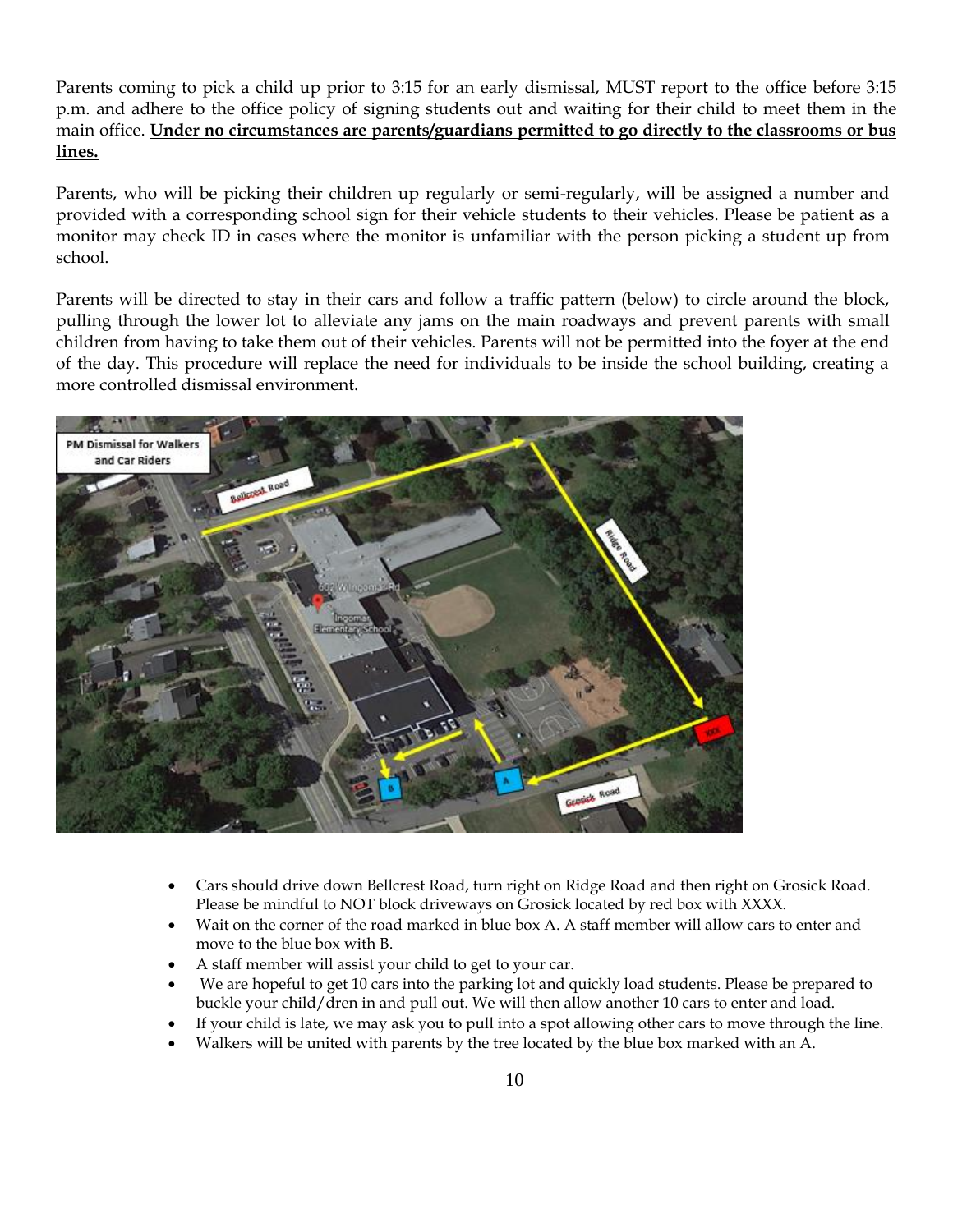If a child is to go home with someone other than his/her parent/guardian, a written note must be sent to the school or the child will not be released to another individual without verbal consent from the parent over the phone. Identification will also be requested for anyone picking up this child other than the parent or assigned guardian. See the "Early Dismissal" section of the handbook for information.

## <span id="page-14-0"></span>**Dress Code**

We are proud of the way our students dress. A student's individual dress indicates both self-respect and respect for others. While the school accommodates a wide variety of individual tastes, inappropriate dress is not acceptable.

#### **Guidelines**

The following should be used in determining appropriate school attire:

- 1. Articles must be clean (not soiled with grease, oil, paint, or dirt).
- 2. Clothing with slogans/emblems, etc., is acceptable as long as they do not depict illegal
- substances, indecent writing, or indecent pictures.

3. Warm weather clothing is appropriate with the following guidelines: halter tops or tank tops with spaghetti straps, tops exposing the midriff or immodest display of undergarments, and torn or ragged clothing are NOT permitted.

4. Styles including oversized trousers present problems regarding safety both for the individual student and fellow classmates. School staff will insist that appropriate fitting pants are worn.

5. Items of dress that disrupt the educational process and climate are inappropriate. Students are not to wear hats or bandanas during the school day inside the building, unless it is for an approved fundraiser or activity.

6. Footwear must be worn by all students. Flip-flops and other backless shoes are not encouraged. "Wheelie shoes" are not permitted at school.

7. Shorts or skirts must reach at the fingertips while arms are hanging naturally at the sides. Tights or leggings may not be used underneath shorts or skirts to substitute length. Leggings may only be worn under appropriate length (fingertip) shorts, skirts, or dresses.

8. Students are NOT permitted to wear hats during the school day inside of the building. This also includes bandannas and head scarves, unless the day has been approved for charity or spirit week or the head covering is based on religious reasons.

## <span id="page-14-1"></span>**Driving Reminders/Drop-Off**

*Bringing students to school in the morning* - Please enter the designated side parking lot off of Bellcrest Road (Students in Grades KG-2) or Grosick Road (Students in Grades 3-5) and circle around to the sidewalk to drop your child off in the designated area. If you have children in both grade spans, either lot may be utilized. Please do not park or pause longer than the few moments it takes for your child to exit your vehicle as traffic could be potentially affected and create unsafe circumstances.

*Fire Lane* - Parking in the fire lane is **not permitted** at any time.

*Main Driveway in front of IES* - This road is closed to car traffic during the following times:

8:45-9:10 and 3:15-3:45 — Buses only

11:30-12:00 and 12:30-1:00 — KDG drop-off and pick-up only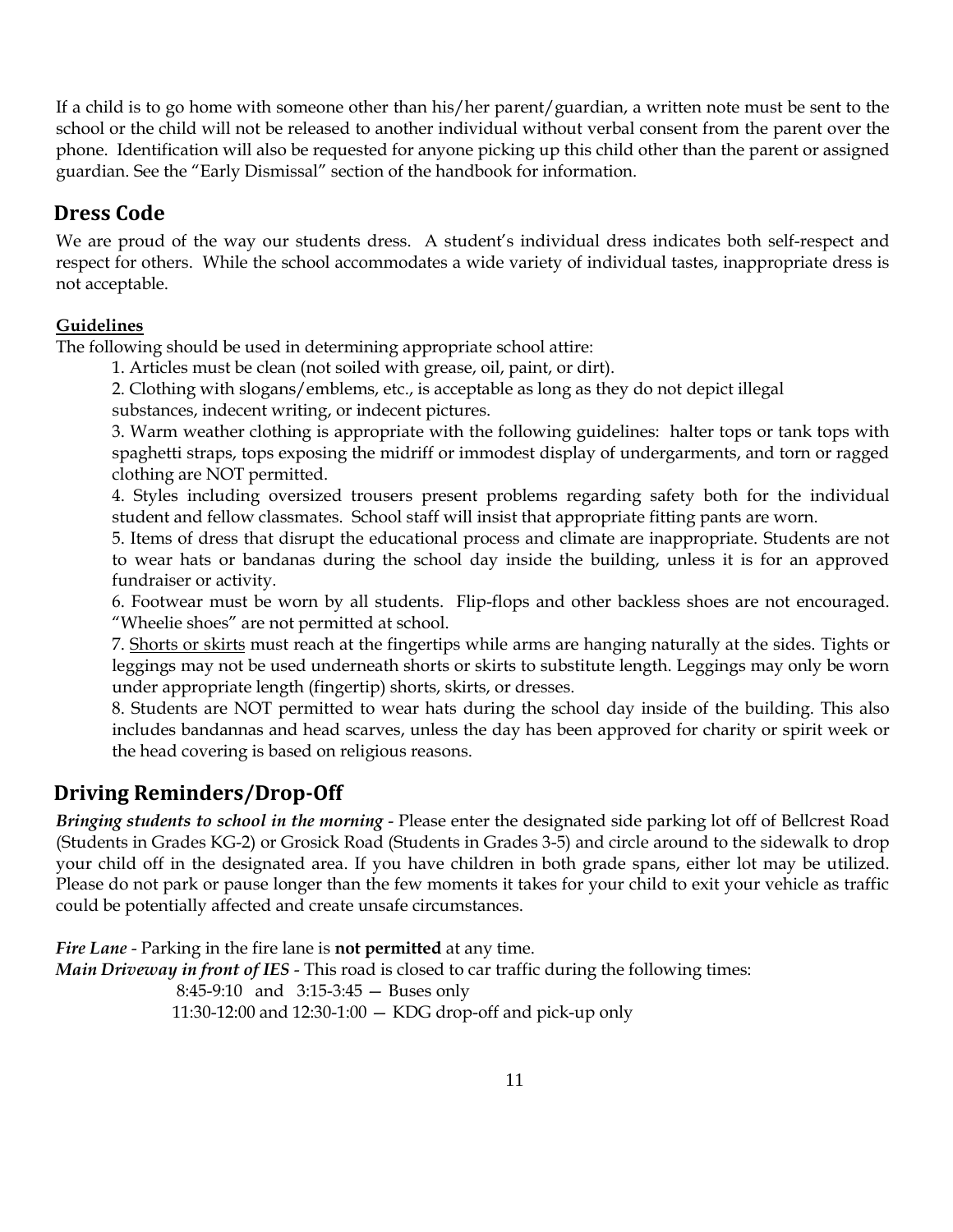### <span id="page-15-0"></span>**Early Dismissal**

If a situation should arise that would require a student to have an early dismissal, the parent or guardian must send a note to the homeroom teacher. An email is acceptable, but the email must be copied to the homeroom teacher and school secretary. All pick-up messages must be received prior to 3:00 p.m. Emails should not be sent after 3:00 pm because it cannot be guaranteed that the email will be received in time for clear communication; please call the school secretary if the timing of notification is after 3:00 p.m.

All students must be signed out at the office by the parent or guardian. When the parent/guardian comes into the office, the Visitor's Dismissal Sign-out Log on the counter should be signed to indicate that they have picked up their child. Children are not permitted to leave the building early and wait outside.

### <span id="page-15-1"></span>**Electronic Devices**

Students are NOT permitted to bring personal electronic devices to school. Cell phones should not be brought to school unless there are extenuating circumstances. A cell phone MUST be turned off during instructional hours when permission is granted. If an item has been confiscated from a student, the item will be housed in the office and not returned directly to the student. Parents must pick up confiscated item from the office. School iPads are permitted and considered District property. Use of electronic devices must follow the [Responsible Computer, Telecommunications, and Information Technology Use](https://www.northallegheny.org/cms/lib9/PA01001119/Centricity/Domain/2184/224.1%20-%20Responsible%20Computer%20Telecommunications%20and%20Information%20Technology%20Use.pdf) policy 224.1.

# <span id="page-15-2"></span>**Emergency Drills**

Emergency drills will be held on a regularly scheduled basis during the course of the school year. The following is a listing of drills and their scheduled frequency:

- Fire Drills monthly
- Emergency Weather Drill Annually
- Lockdown Drills (semester)

There is common vocabulary and symbols used with staff, students, parents, and responders:

• **Lockdown** is a safety response procedure that contains students and staff in safe locations within the building in the event of a threat to safety.

 $\mathbf{\underline{\underline{\mathbf{a}}}}$ 

**MARKET** 

**MM** 

- **Lockout** is a safety response that brings everyone inside the building and the perimeter is secured. No one is permitted in or out of the building during this time.
- If there is a need to **evacuate** the building several locations are identified pending the emergency situation. Procedures are in place.
- **Shelter** is used in situations like weather related incidents such as tornadoes or earthquakes.

North Allegheny School District has a comprehensive safety plan that is continually discussed, rehearsed and evaluated. The District works closely with local emergency responders to ensure that safety plans are updated and promote a safe school environment. While safe evacuation from the building is sometimes the most prudent response to a threat to safety, such as a fire within the building other responses can be appropriate pending the situation.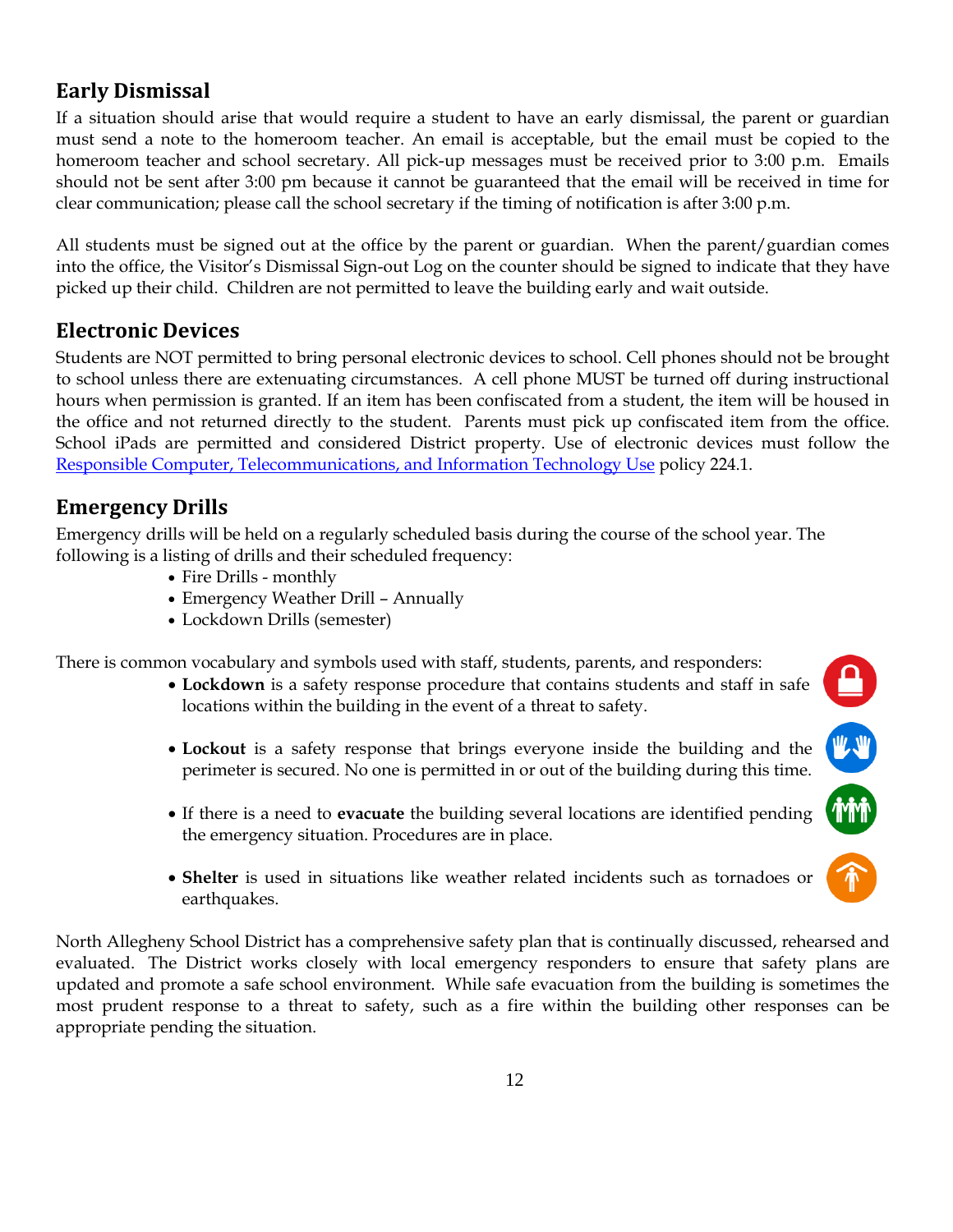### <span id="page-16-0"></span>**ESAP (Elementary Student Assistance Program)**

We operate an Elementary Student Assistance Program (ESAP) at Ingomar Elementary School, which is led by **the school counselor, Mrs. Julia Sweeney**. If your child is experiencing academic or social difficulty, you can make a referral through a teacher or the school counselor. The ESAP team meets throughout the school year to find interventions to promote student success in partnership with the parents and key school personnel. Teachers may also recommend a student receives support through ESAP. Parent permission is required for a child to receive support through ESAP.

#### <span id="page-16-1"></span>**Field Trips (Covid-19 restrictions may apply.)**

Field trips that reinforce and enhance the North Allegheny curriculum are scheduled by various grade levels throughout the school year. Parents will receive notices about the field trips in advance of the scheduled trip date and will be asked to sign field trip permission forms. These trips are typically funded in full by the Ingomar Elementary School PTO. There are times that a small amount of money may be requested from each student to defray transportation or facility use costs if they exceed the PTO's budgeted amount.

#### <span id="page-16-2"></span>**Focus 2020 Extended**

Students Kindergarten through 5 will have iPads which was a goal of the Focus 2020 initiative. Newly enrolled students in the District will receive their iPad during the school day in the first week of school. New students will participate in a Boot Camp to learn how to effectively use the iPad as an educational tool. The iPads are not new to most students. However, all students participate in lessons designed to orient them to new features and updates on the iPad. Classroom teachers and Instructional Technology Integrators will work with students to ensure the device is working properly, and that students understand expectations, appropriate uses of the device, and the policies and procedures set by the North Allegheny School District as detailed in the Responsible Computer, Telecommunications, and Information Technology Use [\(SBP 224.1\)](https://www.northallegheny.org/cms/lib9/PA01001119/Centricity/Domain/2184/224.1%20-%20Responsible%20Computer%20Telecommunications%20and%20Information%20Technology%20Use.pdf) and Electronic Devices [\(SBP 237\)](https://www.northallegheny.org/cms/lib9/PA01001119/Centricity/Domain/2184/237%20-%20Electronic%20Devices.pdf). Teachers will communicate classroom expectations early on in the school year allowing students to be successful with the iPad. Expectations will include having the device charged each day, not using them during recess or in restrooms, and not using the iPad for personal use (this will be defined to students during the Apple Core Day). Also, please note, students will not be permitted to call home to retrieve the device if left at home and a loaner device will not be issued. Teachers will be prepared to accommodate a student who has no device for the day

<span id="page-16-3"></span>To learn more about Focus 2020, please visit [http://www.northallegheny.org/domain/2064.](http://www.northallegheny.org/domain/2064)

#### **Fundraising/Community Service**

All fundraising at Ingomar Elementary is voluntary for students and their families. An effort is being made to streamline these fundraisers and to shift more towards service projects by students, as opposed to only monetary donations. Each time a fundraiser is conducted approval at both the building and District level must be sought. Forms requesting approval for solicitation are available in the school office and on the forms library of the school's website.

#### <span id="page-16-4"></span>**Health/Emergency Information**

At all times you can refer to the North Allegheny web site by visiting the Health Services page of our website, under the Pupil Services webpage from the Administration tab for health forms, our medication policy, immunization requirements and health care information. During the first week of school or upon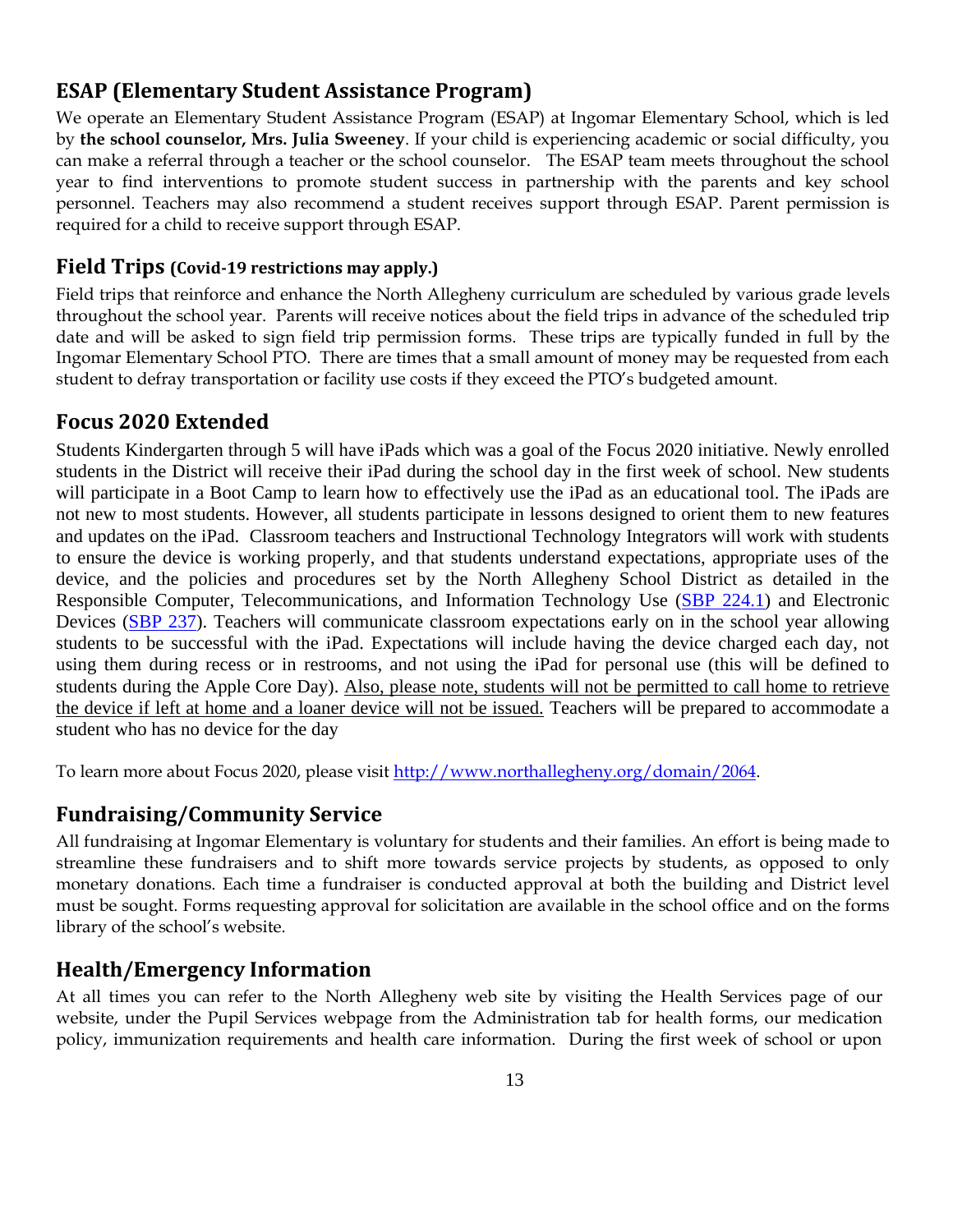enrolling your child, the parent/guardian is requested to complete and return an emergency form for each student. This form is to be returned ASAP. This information is required for your child's care in case of illness or injury.

- It is **important that we have your current home, work and emergency phone numbers**. In case of an emergency, accurate information can save valuable time in helping your child. Please remember to notify us at any time during the year of any changes in these numbers.
- If you are planning to be out of town, please provide in writing the name of your child's guardian in your absence if it is someone who is not on the emergency form. Without this consent, we cannot release your child to this caretaker.
- If there is a change in the custodianship of your child, please notify the office and provide copies of any pertinent court agreements in order for this change to be honored.

### <span id="page-17-0"></span>**Immunizations**

State Law requires every student who intends to enroll in a public school to provide evidence of a successful vaccination history. At various ages, different vaccinations are necessary for enrollment. Some of the immunizations necessary for K-12 students are diphtheria, tetanus, pertussis, polio, measles, rubella, mumps, varicella, and meningitis. Should you have a question regarding the immunizations necessary for your child, please contact the School Nurse, **Brianna Meder**, at (412) 369-2802. These can also be found at [http://www.northallegheny.org/page/297.](http://www.northallegheny.org/page/297)

### <span id="page-17-1"></span>**Medications**

Medications will be administered by health office personnel according to school policy which includes written parental permission, and a doctor's order for both prescription and nonprescription (OTC - over the counter) medications. A copy of this policy will be sent home the first week of school. Please review this as it includes information on both prescription and nonprescription medications (OTC) and the parent/guardian responsibility with both.

The following are a few important points to remember:

\*Students are not permitted to carry medication with them at school. All medication is to be dispensed from the health office.

\*Medication is to be brought to school by the parent/guardian in the original container. Never allow your child to transport medication. The health office cannot and will not administer any medication in a baggy, paper towel, etc. This is for your child's safety and is against school policy for medications.

\*Tylenol may be administered with parental permission and at the discretion of the school nurse. Please remember to circle the appropriate response on the bottom of the emergency form.

### <span id="page-17-2"></span>**Illness, Communicable Disease, and Lice**

#### **Illness:**

Please keep your child home if he/she has any of the following symptoms:

- Temperature of 100 or greater (temperature should be normal for 24 hours before returning to school)
- Vomiting or diarrhea
- Persistent cough or thick nasal drainage
- Red, itchy eyes with discharge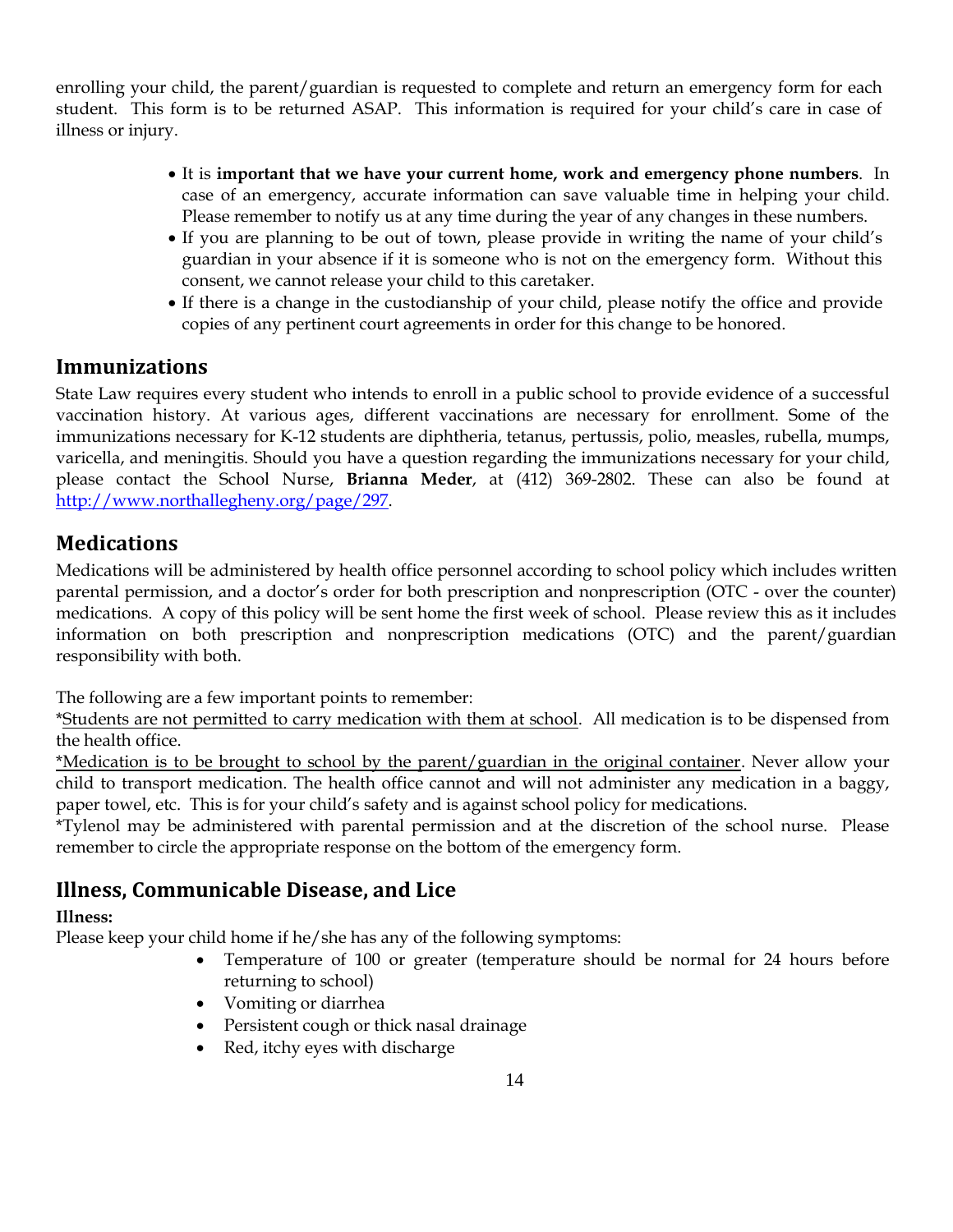• Earache

#### **Communicable Diseases (Please refer to for [Covid-19 website](https://www.northallegheny.org/domain/2722) for current information.)**

A child who has a communicable disease should remain at home for at least the length of time indicated below. In addition, a call to the nurse's office is warranted to help us prevent the spreading of any illnesses throughout the student population.

- Scarlet Fever 24 hours from initiation of medicine
- Strep Throat 24 hours from initiation of medicine
- Chicken Pox (Varicella) six to eight days after appearance of rash. Scabs must be completely dried. For most students, Chicken Pox is a common childhood illness that may be uncomfortable and inconvenient. For others, however, there is an increased risk of complications due to other health conditions.
- Pinkeye (Conjunctivitis) 24 hours after initiating treatment and there is no further drainage.
- Head Lice (Pediculosis) If you suspect your child may have head lice, please notify the Health Office. When head lice are found, the student must receive proper treatment before returning to school; this includes use of a special shampoo and removal of all nits. A student will only be readmitted to school the following day after a head check by the School Nurse is completed.

#### **Lice**

If a child is suspected of having pediculosis (lice), the School Nurse will examine the suspected child and siblings. When head lice are found, the School Nurse will contact the parent of the child and provide educational materials concerning treatment and environmental control. Following treatment (This includes use of pediculocidal agent and nit removal), the School Nurse will examine your child's head. Proof of treatment (pediculocidal agent or prescription packaging) must be provided to the School Nurse. Parents of the building will be notified via an Email Blast of the lice identification. Class nor grade level will not be identified in the message. Please see some important facts about lice below:

- **Incubation:** Eggs of lice hatch in one week and maturity is reached in 8-10 days.
- **Symptoms:** Irritation and itching of the scalp; presence of small light gray insects and/or their eggs (nits) which are attached to the base of the hairs and do not come off easily.

• **Methods of Spread:** Direct contact with an infected person and indirect contact with their personal belongings, especially headgear. Lice do not jump.

• **Period of Communicability:** While lice or nits remain alive on the infested person or belongings.

• **Other information:** Lice have nothing to do with the cleanliness of one's home, nor live on pets.

\*Please see the NA website<http://www.northallegheny.org/page/297>

While lice are a nuisance, they are not life threatening. A position statement from the National Association of School Nurses states that *"The management of a lice infestation should not disrupt the educational process. No disease is associated with head lice and in-school transmission is considered to be rare" (*Frankowski & Boochhini, 2010).

The District's goals are for head lice to have minimal disruption to students' educational experiences and minimize the stigmatizing impact on students and families.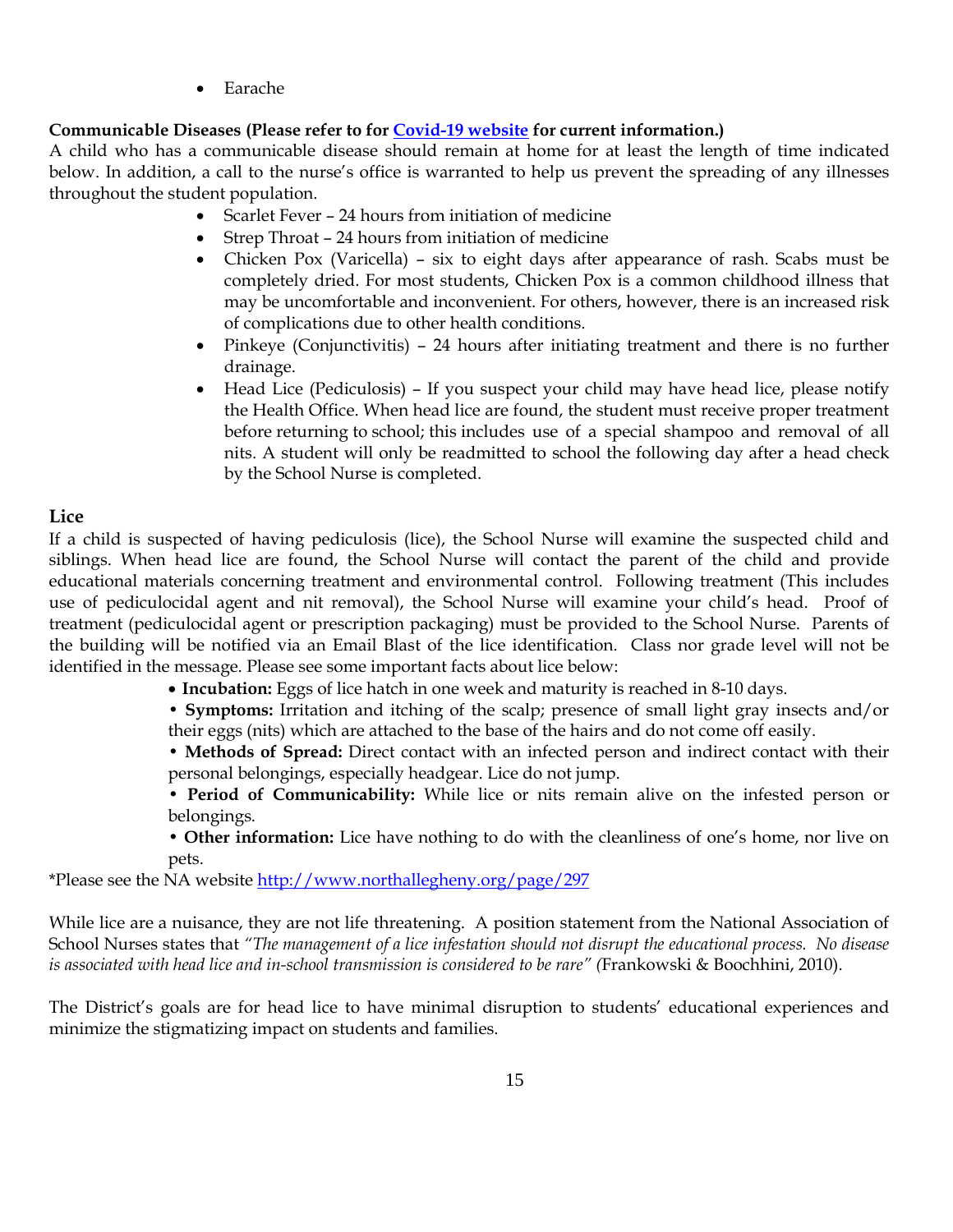### <span id="page-19-0"></span>**Homeless Assistance–McKinney-Vento Act**

The McKinney-Vento Homeless Assistance Act provides guidelines for school districts to assist students and families who find themselves in a situation where they are homeless. The Act requires that students who qualify as homeless are able to remain at their current school or enables them to immediately register to attend school.

The McKinney-Vento Act defines homeless children as "individuals who lack a fixed, regular, and adequate nighttime residence." The act provides examples of children who would fall under this definition:

> • Children and youth sharing housing due to loss of housing, economic hardship, or a similar reason.

• Children and youth living in motels, hotels, trailer parks, or campgrounds due to lack of alternative accommodations.

- Children and youth living in emergency or transitional shelters.
- Children and youth abandoned in hospitals.
- Children and youth whose primary nighttime residence is not ordinarily used as a regular sleeping accommodation (e.g. park benches, etc.)
- Children and youth living in cars, parks, public spaces, abandoned buildings, substandard housing, bus, or train stations.
- Migratory children and youth living in any of the above situations.

If you or someone you know is in a situation meeting these definitions, please contact the North Allegheny Homeless Liaison (Dr. Michele Dowell Director of Student Service at [Mdowell@northalleghey.org\)](mailto:Mdowell@northalleghey.org) so that the District can assist and provide resources to assist the situation.

### <span id="page-19-1"></span>**Homework Assignments on Blackboard**

Homework is an important and required part of a child's education. It allows for extra practice and/or increased student learning. Homework can reinforce, enrich, or extend the curricular outcomes. Homework can help a child develop skills in personal organization, time management, and following directions.

Students should expect homework on a regular basis in accordance with the following averages:

| Grade 1 – 10 minutes | Grade 3 – 30 minutes | Grade 5 – 50 minutes |
|----------------------|----------------------|----------------------|
| Grade 2 – 20 minutes | Grade 4 – 40 minutes |                      |

These time allotments are suggested for four - five nights per week for most elementary students. Homework may take your child **more** or **less** time. Homework may be assigned periodically on Fridays, if needed. However, reading literature, trade books, and journal writing is always appropriate for evenings, weekends, and vacations. Any questions or concerns about homework should be addressed to the teacher who made the assignment.

### <span id="page-19-2"></span>**Homework Guidelines**

*Student Responsibilities*

- A. *The student will:*
	- 1. Budget time to complete assignments made.
	- 2. Arrange to make up missed assignments as required by the teacher.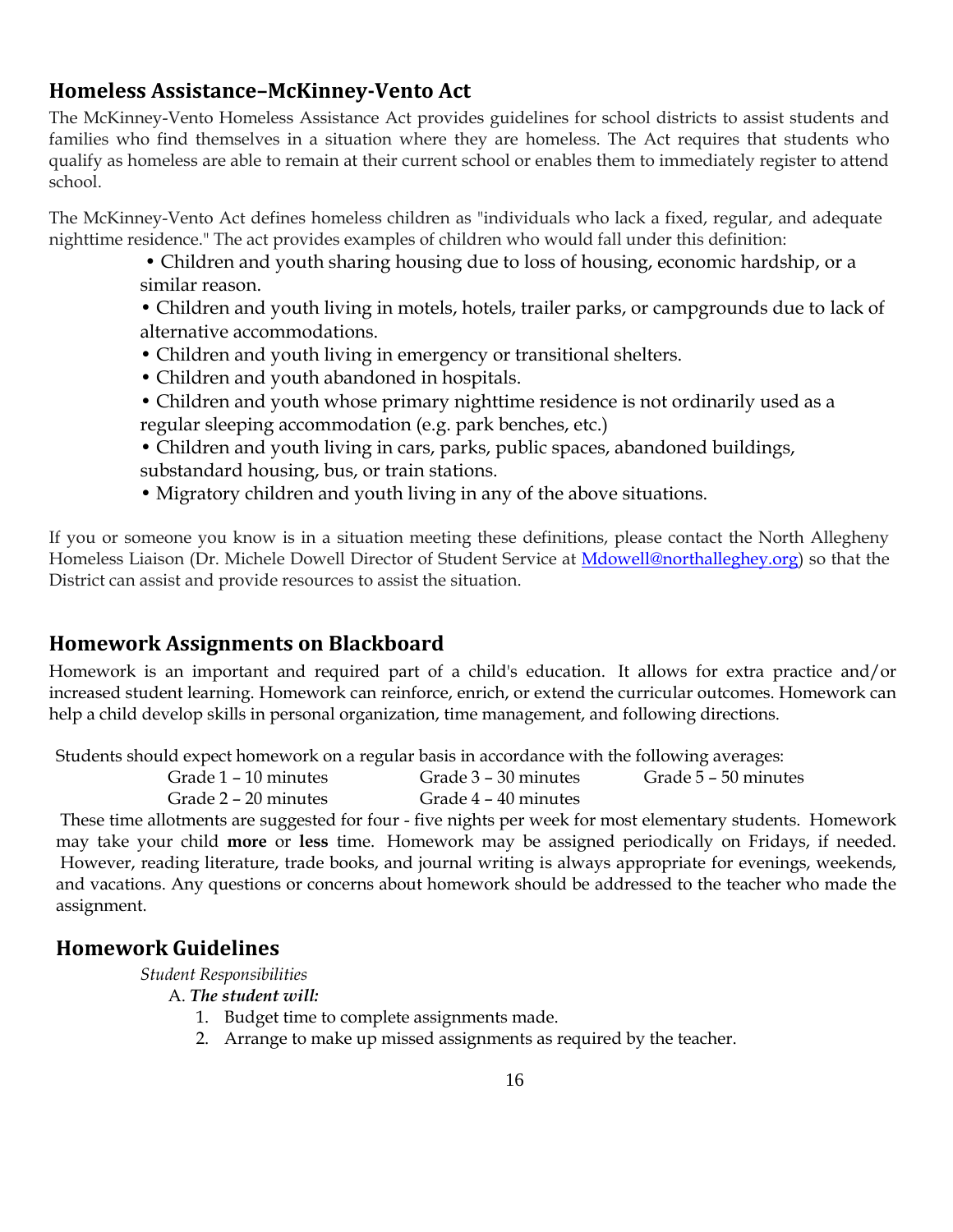- 3. Ask for further explanation if original directions are not completely understood.
- 4. Assignment Notebooks will be used in Grades 4 & 5 to record homework assignments.
- 5. Initiate the request for help when needed.
- 6. Properly manage time and task completion on long term assignments.

*Parent Responsibilities*

- B. *The parent will:*
	- 1. Provide a quiet, well-lighted study area with a desk or table and comfortable chair.
	- 2. Keep study tools available: pencils, sharpener, pen, crayons, paper, ruler, and dictionary.
	- 3. Establish a regular time for homework.
	- 4. Limit television viewing and avoid TV or radio listening during study time.
	- 5. Inquire about your child's homework and help him/her to budget time for completion and get ample sleep.
	- 6. Encourage step-by-step work on long term or major projects to avoid last minute, careless work.
- 7. Review the Homework Assignment Book daily and correspond with teacher as needed.

### <span id="page-20-0"></span>**Internet**

All students and staff members have access to the Internet. The Internet is accessible through the classroom computer(s), computer lab, iPads, and the library. All work is done with the supervision of a teacher. When the students are on-line at Ingomar, they are closely monitored and the sites they are accessing are screened by the IES staff members. Each year, we recognize Cyber Safety Day and hold lessons with the students on navigating the Internet safely in accordance with the CIPA legislation. All students use iPads at the elementary level, and Internet safety is highlighted throughout the entire school year. The students have benefited greatly from this technology, which has become another valuable resource to enhance our core curriculum.

### <span id="page-20-1"></span>**Intramurals**

After school intramural sport activities are offered to all 4th and 5th grade students. The purpose of this intramural program is to provide every student with a foundation for an active and healthy lifestyle, in which athletic competition is only a component of overall wellness. Our program stresses cooperative skills and team activities, such as basketball, soccer, hockey, and kickball.

### <span id="page-20-2"></span>**Items Brought From Home (Water bottles are permitted.)**

Items like toys, sports equipment, trading cards, or game-like items from home should not be brought to school. Students are NOT permitted to bring electronic equipment to school without the permission from the principal. Some students may have a need to use sensory items. Teachers can ask students to place spinners or other sensory items distracting from instruction in their backpacks. Children should not bring valuables or large sums (over \$10.00) of money to school. Water bottle should be brought to school, and filling stations are available to all students.

## <span id="page-20-3"></span>**Kindergarten Day and Transportation**

AM Kindergarten begins at 9:00 AM and concludes at 11:45 AM.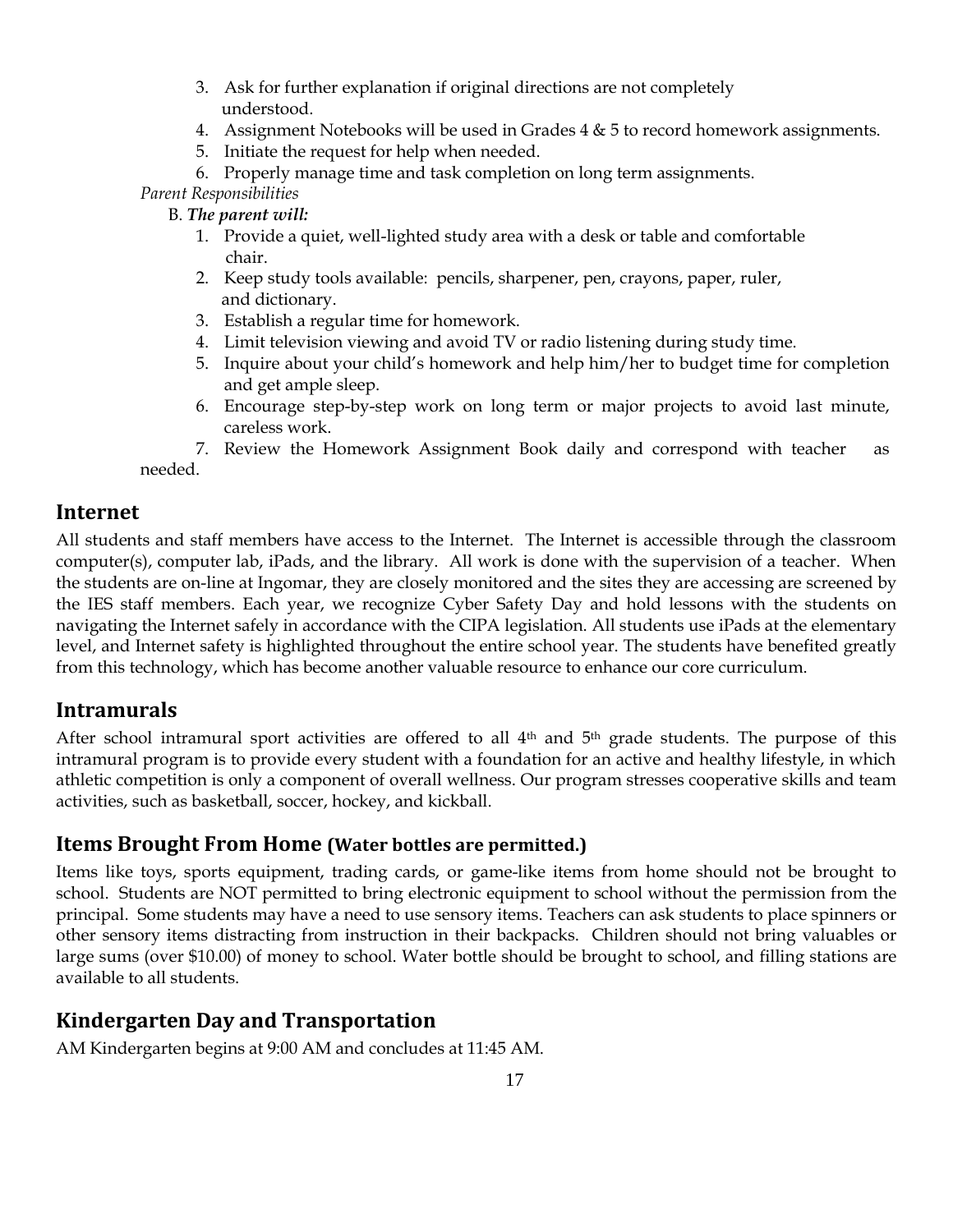PM Kindergarten begins at 12:45 PM and concludes at 3:30 PM.

The District provides bus transportation to AM Kindergarten and from PM Kindergarten. The noontime transportation is the responsibility of the parents/guardians.

# <span id="page-21-0"></span>**Library**

The library is open on a regularly scheduled basis and is supervised by the librarian or the library secretary. Library classes are held for all grade levels in the school, with the purpose of enhancing literacy skills, introducing students to research, and engaging them in the use of technological tools.

Students are allowed to access the library with permission of their classroom teacher. They may use the library to read, check out books, use audio materials, access their electronic files or projects, and to complete research. Each student may check out a set amount of books for a one-week period. There is no fine for overdue books, but lost or damaged books must be paid for to keep the library up-to-date.

Our library collection is constantly updated and expanded. Books are chosen for their educational or leisure value. A variety of audio visual material is also available through the library for teacher use in the classroom. Students are encouraged to find "just right" books to match and challenge their reading level. Should you have any questions regarding the library, please contact our Librarian, **Lynn Smokovich**.

# <span id="page-21-1"></span>**Litter Policy/Recycling**

Students are encouraged to help keep the building clean by depositing litter and garbage the provided receptacles and to discard any litter that they see. We recycle at Ingomar Elementary School and work with students to instill in them an appreciation for the Earth and its care. Paper materials and bottles are recycled regularly and bins are made available to the students for use throughout the building.

Students are not permitted to chew gum in or on the school property, as a preventative measure to avoid vandalism, an unclean environment, and the potential for choking.

## <span id="page-21-2"></span>**Lost and Found**

All clothing, lunch boxes, etc. found at school are placed in the lost and found box. Money, jewelry or any other articles of value are turned into the office. Students and/or parents may claim items after proper identification. Those items which are not claimed will be donated to a charity at the conclusion of the school year.

## <span id="page-21-3"></span>**MTSS**

The North Allegheny School District is committed to helping all children succeed. There are many ways to help children learn and ensure those who need additional supports are successful. The Multi-Tier Systems of Support (MTSS) is one of the recommended best practices from the Pennsylvania Department of Education [PDE] to ensure ALL students meet continual academic and behavioral success. This support will be given to ALL students through ongoing collaboration involving teachers, administrators, families, and specialists. Through systematic District and school--wide efforts, ALL students will be provided services based on the evaluation of individual needs through a universal screener (aimswebPlus), consistent progress monitoring, and collaborative problem-solving efforts.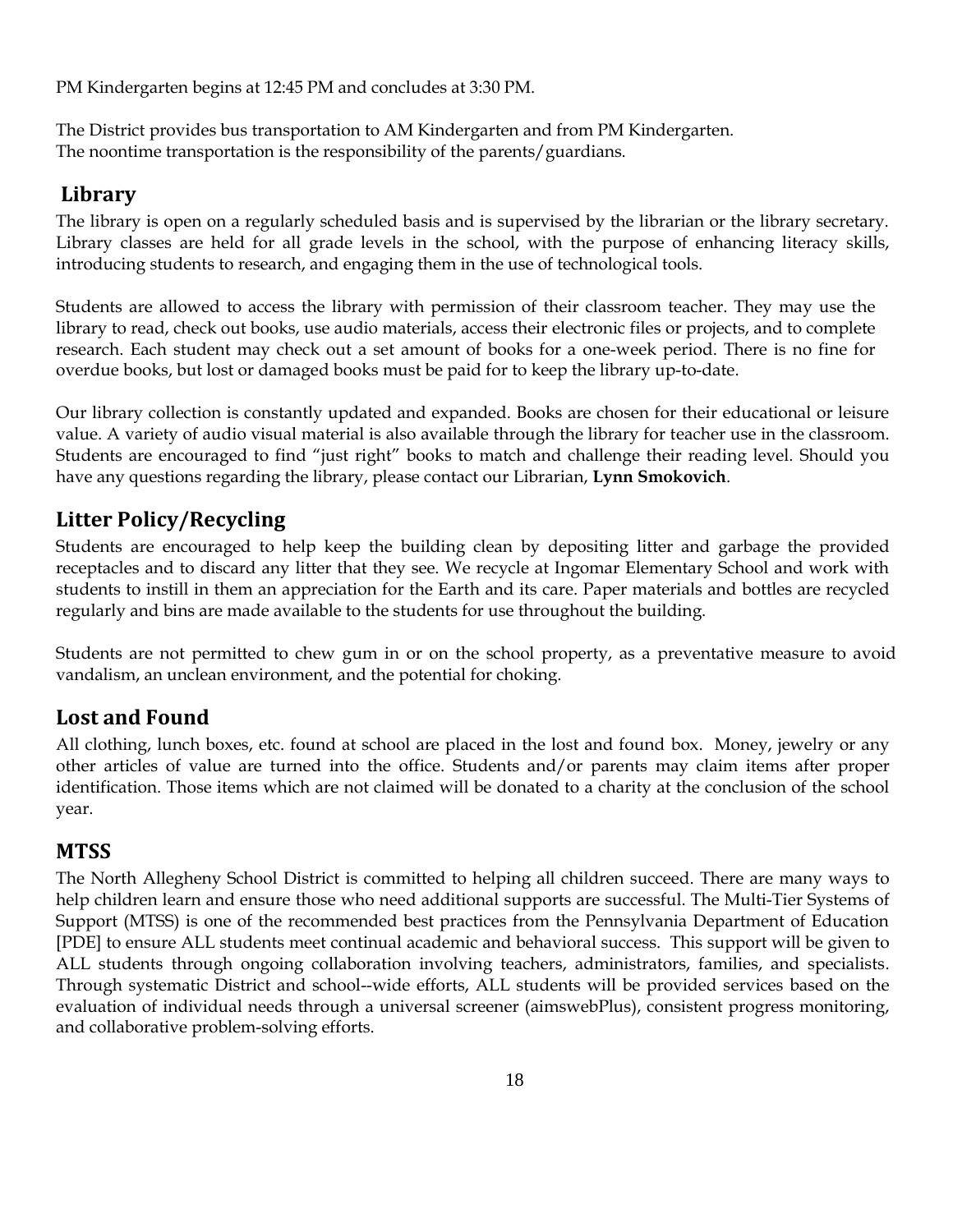#### **aimswebPlus**

The aimswebPlus program is a web-based system that provides teachers data to identify students who will benefit from early intervention strategies and targeted instruction (remediation and enrichment). Aimsweb Plus uses brief, valid, and reliable measures of foundational skills in reading and math. The system is designed to universally screen and progress monitor students. All students are given the assessments three times a year. \* Assessments are under review for the 2021-2022 school year. Changes may be made.

### <span id="page-22-0"></span>**Parent Teacher Organization [\(PTO Website\)](https://ingomarpto.membershiptoolkit.com/)**

The IES Parent Teacher Organization is an active part of the Ingomar Elementary School community. The PTO members volunteer and assist in many school functions, organize holiday parties, fund grade level field trips and capital projects, as well as fulfilling the role of liaisons for our school.

All parents are automatically active members of the PTO, simply by enrolling their child at Ingomar Elementary. As such, you are invited to become involved and to voice your opinions about how we could work as a team to better our school.

We have a wonderful PTO Executive Board, who would welcome communications from you and would be honored to have you present at our monthly meetings at Ingomar Elementary School. The executive includes:

 Megan Masztak/Melissa Simon, Co- Presidents Lauren Czekaj, Treasurer Jenni Strunk/Julie Dubis, Co-Vice Presidents Jill Rogers, Secretary Leann Bridge, Technology Officer

For a complete listing of PTO meeting dates, Committee Chairpersons, and ideas for how to become more involved, please visit the Ingomar Elementary School website and click on PTO under the Resources tab. We are always looking to get the parents and community as involved as possible in our educational offerings.

Ingomar also has a very productive volunteer program. You may volunteer directly to work with students or indirectly by helping prepare materials that will be used in the classrooms. Please contact the PTO, your child's teacher, or the main office at 412-366-9665. Any amount of time you volunteer is greatly appreciated. Thanks in advance for your dedication!

### <span id="page-22-1"></span>**Pictures**

Individual student pictures will be taken on **Tuesday, October 5, 2021**. These pictures will be utilized in the Ingomar Elementary School yearbook and are available for purchase by families within six weeks of the photography session. Spring pictures are also offered as a service to families, for which details will be announced later in the year.

#### <span id="page-22-2"></span>**Recess**

We are fortunate at IES to have a large playground area. The teachers and playground assistants will explain rules for this area to all students. They are to be followed with no exceptions. Failure to follow these rules may result in the loss of playground privileges or a behavior slip. Follow directions of assistants when given.

- Playground equipment will be used properly, in the manner for which it was intended and designed.
- Each child will show respect for adults and other children.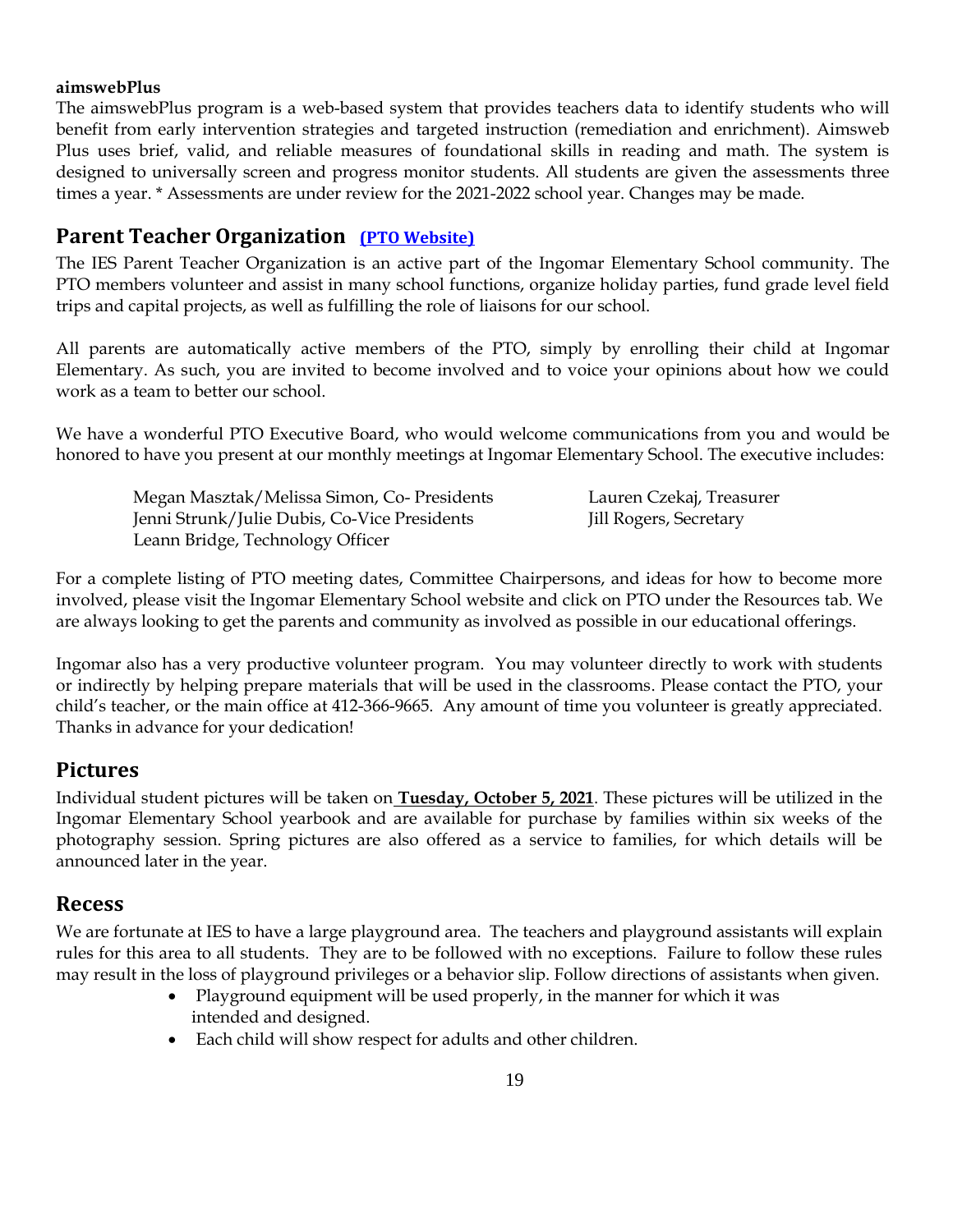- When the whistle blows, children should put equipment away and get into a line.
- Toys from home should not be on the playground.
- Do not throw stones or other potentially dangerous objects.
- No chasing/tag games on the pavement area, only on grass or mulch surfaces.
- Fenced in electrical area in front of the music and art rooms is off limits at all times.
- Stay away from trees and classroom windows, as well as the fences and backstop.
- Ask for adult assistance and permission when retrieving equipment from behind fence.
- No carrying other children.
- Use equipment only when dry and stay in assigned areas.
- Snacks in lunchroom only.
- Adhere to Buddy Bench rules.

On days with inclement weather, recess is held in the classroom or large group instruction area. We will not go outside if it is raining or storming or if the wind chill factor is below 20 degrees. However, we try to go out as often as possible, so **dress appropriately on cold-weather days**.

### <span id="page-23-0"></span>**Report Cards**

The school year is divided into four nine-week periods. Report cards posted on the student information system's Parent Portal at the end of each nine-week period for grades 1 - 5. Kindergarten students receive report cards at the end of each semester, amounting to two times a year.

### <span id="page-23-1"></span>**School Programs**

North Allegheny School District and the Ingomar Elementary School PTO offer several after-school programs for our students. For any of the programs, students will be called to the appropriately assigned area at dismissal time. Transportation home is then the responsibility of the parent. Students are not permitted to wander the building or parking lot.

### <span id="page-23-2"></span>**Smoking**

Ingomar Elementary School is a smoke-free environment. Smoking is forbidden at school, as is the possession of tobacco, alcohol, or illegal substances.

### <span id="page-23-3"></span>**Specials: Art, Library, Music, & Physical Education Courses**

The art, library, music, and physical education courses make up the special area class rotations. We believe these courses to be in important part of each student's educational experience.

 $4<sup>th</sup>$  & 5<sup>th</sup> grade students are encouraged to participate in the school's chorus program. Two concerts are held during the school year for students, parents, and interested community members. In addition, students in grades 3 through 5 are encouraged to participate in the school's orchestra program, and in grades 4 and 5 for the school's band program.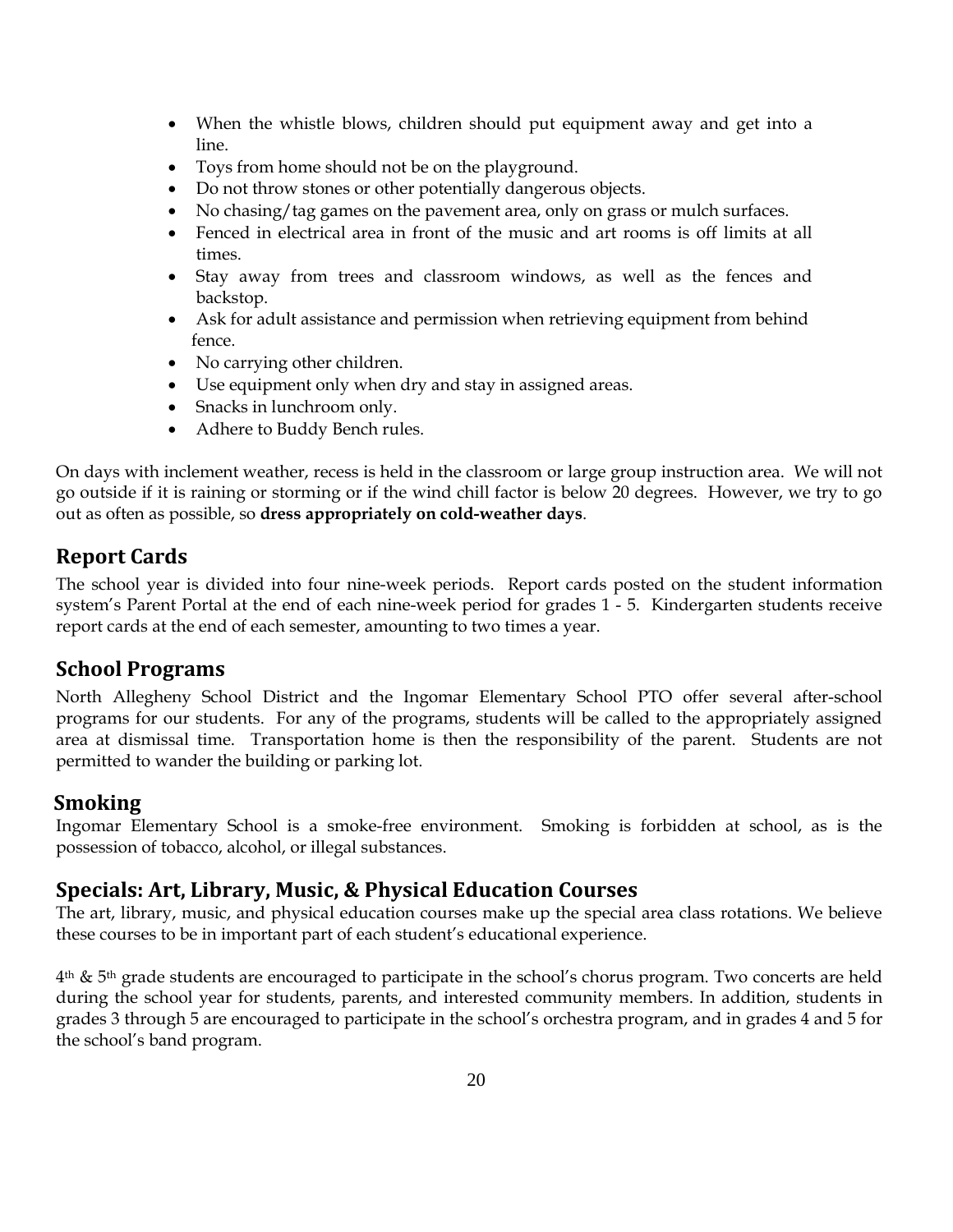In PE, your son/daughter will learn the significance of developing and maintaining a healthy body, both physically and mentally. We will also create an atmosphere for the development of their leadership, sportsmanship, and congeniality through our program. Your child should wear or bring athletic shoes on their regularly scheduled P.E. day. Since the students have PE every third Integrated Arts Day (Monday), it is a good practice to wear or bring athletic shoes on these days as well.

The IES website houses a calendar of the Integrated Arts schedule for the year to assist you in your preparation. It is posted at the start of the school year.

#### <span id="page-24-0"></span>**Special Education Services**

The following special education services, among others, are available for those students who meet the requirements: GOAL, Speech, Emotional Support and Learning Support. Contact the school counselor, principal, or Special Education Department if there are any questions about these programs.

### <span id="page-24-1"></span>**Study Skills**

Specific study skills and techniques can make learning easier and more enjoyable. The following are guidelines for achieving good study habits.

- 1. Be prepared with necessary materials during class time.
- 2. Be an active participant in class. Listen well and take part in discussions.
- 3. Ask questions to understand information.
- 4. Do not be afraid to make mistakes; they are a path to learning.
- 5. Plan your day and schedule time for homework in a place conducive to thinking.
- 6. Use what is learned and apply it to new and real-world situations.
- 7. Strive to do the very best work possible.

#### <span id="page-24-2"></span>**Tardy Students**

A child who arrives at school **after 9:00 a.m**. is considered **tardy**. The parent/guardian must sign in at the office upon arrival. All students entering school after 9:00 a.m. **MUST** check into the office before going to the classroom. Failure to have the student sign in at the office may result in an absence being recorded for the student for the entire day.

There are three reasons recognized as valid excuses for tardiness: severe weather conditions; bus transportation difficulties; and personal accident or illness. A tardy student must stop in the office to receive a late slip to enter class and must submit a signed tardy note from the parent/guardian at that time.

### <span id="page-24-3"></span>**Technology**

The North Allegheny School District recognizes that the appropriate use of electronic devices can provide great potential for enhanced learning opportunities for all students. However, there are many other uses of electronic devices which can distract from the learning process or otherwise violate the rights of students; thus the use of electronic devices for legitimate educational purposes is permitted, only under the direction of the classroom teacher with approval from the building administration and in accordance with the Code of Conduct. Any student who violates these provisions of the Code of Conduct shall receive appropriate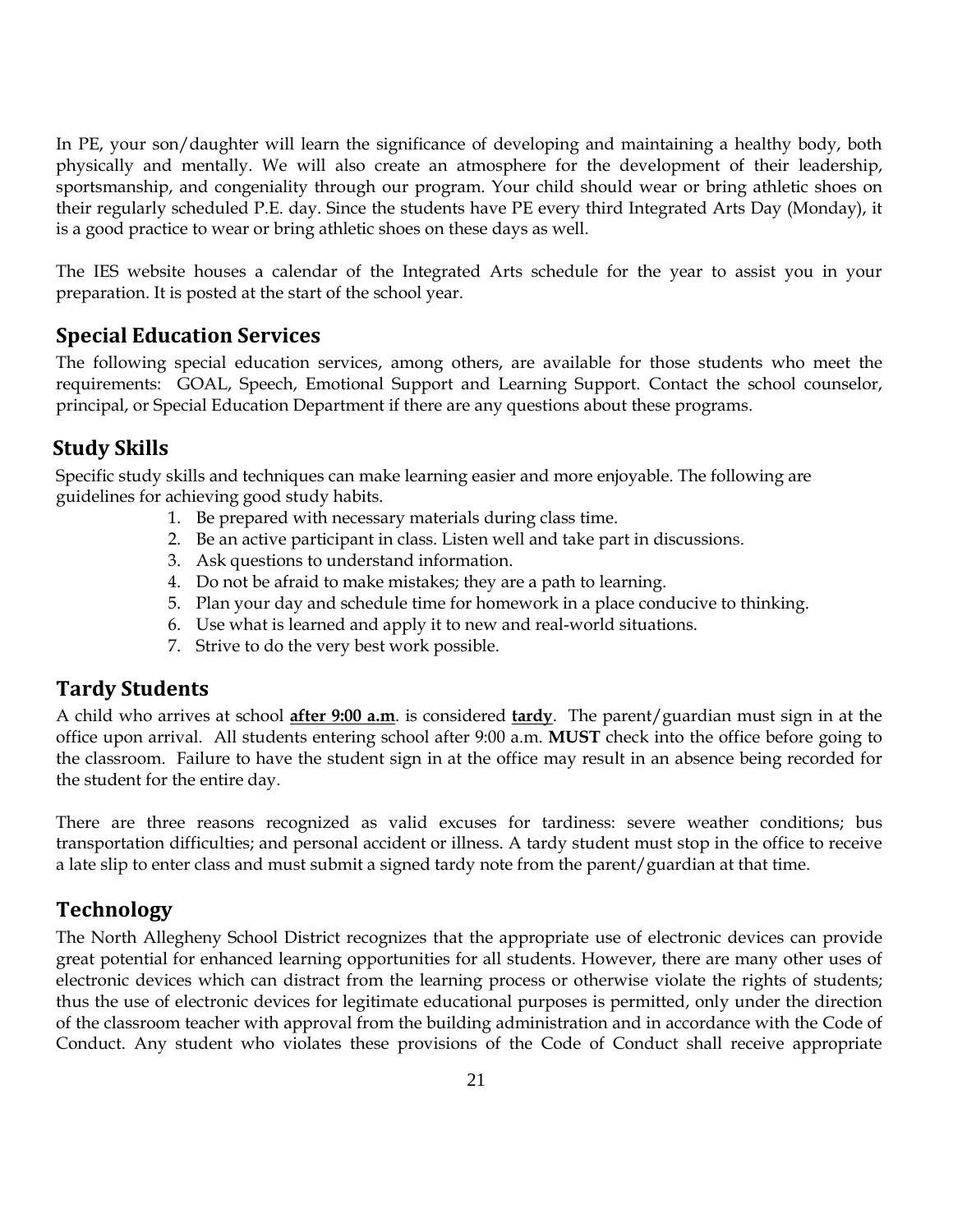disciplinary action and may have his or her privileges regarding electronic devices temporarily or permanently revoked. Further, the student's electronic device may be subject to confiscation, either temporary or permanent, and the District reserves the right to hold a confiscated item until a conference has been held with the student's parent or guardian. Finally, if such violations could possibly constitute a crime under local, state and/or federal law, the District will report such conduct to the appropriate law enforcement agencies.

Electronic devices shall include all devices that can take photographs; record audio or video data; store, transmit or receive messages, data, or images; or provide a wireless, unfiltered connection to the Internet. Examples of these electronic devices include, but shall not be limited to, iPods, MP3 players, DVD players, handheld game consoles, Apple Watches, cellular phones and smart phones/watches, laptops or other student-owned computers, as well as any new technology developed with similar capabilities of data storage or transmission. In the event that a student is unsure whether the restrictions set forth in the Code of Conduct apply to a particular device, it is the student's responsibility to verify with the appropriate classroom teacher or building administrator whether the device is subject to the Code of Conduct. The District is not liable for the loss, damage or misuse of an electronic device brought to school by a student.

Appropriate use of electronic devices shall include any use of such devices for educational purposes, such as educational research, which is specifically authorized by a classroom teacher with approval from the Building Administration. Inappropriate use of electronic devices has the potential to negatively impact the educational processes and individual students. Any use of electronic devices that leads to the disruption of the instructional/educational processes and/or violate the rights of individual students is a violation of the Code of Conduct.

\*PLEASE DO NOT EMAIL OR CONTACT YOUR CHILD DURING SCHOOL HOURS ON THEIR PERSONAL DEVICE SUCH AS A CELL PHONE OR APPLE WATCH. CALL THE FRONT OFFICE.

Any student found to be inappropriately using electronic devices will be subject to consequences set forth within the Code of Conduct. Infractions of this policy can result in a minimum of Level II consequences. In addition, such acts may be in violation of the **North Allegheny School Board Policies:**

#### **#249– [Anti-Bullying](https://www.northallegheny.org/cms/lib9/PA01001119/Centricity/Domain/2184/249%20-%20Anti-Bullying%20-%20Final.pdf)**

**#224.1 –[Responsible Computer, Telecommunications, and Information Technology Usage](https://www.northallegheny.org/cms/lib9/PA01001119/Centricity/Domain/2184/224.1%20-%20Responsible%20Computer%20Telecommunications%20and%20Information%20Technology%20Use.pdf) [#237 Electronic Device](https://www.northallegheny.org/cms/lib9/PA01001119/Centricity/Domain/2184/237%20-%20Electronic%20Devices.pdf)**

Inappropriate use of these devices includes, but is not limited to the following examples:

- Placing and/or receiving a call, text message, or other communication during instructional time (classroom instruction, study halls, and gymnasiums).
- The use of electronic devices in locker rooms and restrooms.
- Using any application on an electronic device which is not directly relevant to the instruction in the classroom and authorized by the classroom teacher.

• Taking, storing, disseminating, transferring, viewing or sharing of obscene, pornographic, lewd, inappropriate, unauthorized, or otherwise illegal images or photographs, whether by electronic data transfer or other means, including but not limited to texting and e-mailing.

• Using any electronic device for purposes which are in direct violation of other provisions within the North Allegheny School District's Code of Conduct, such as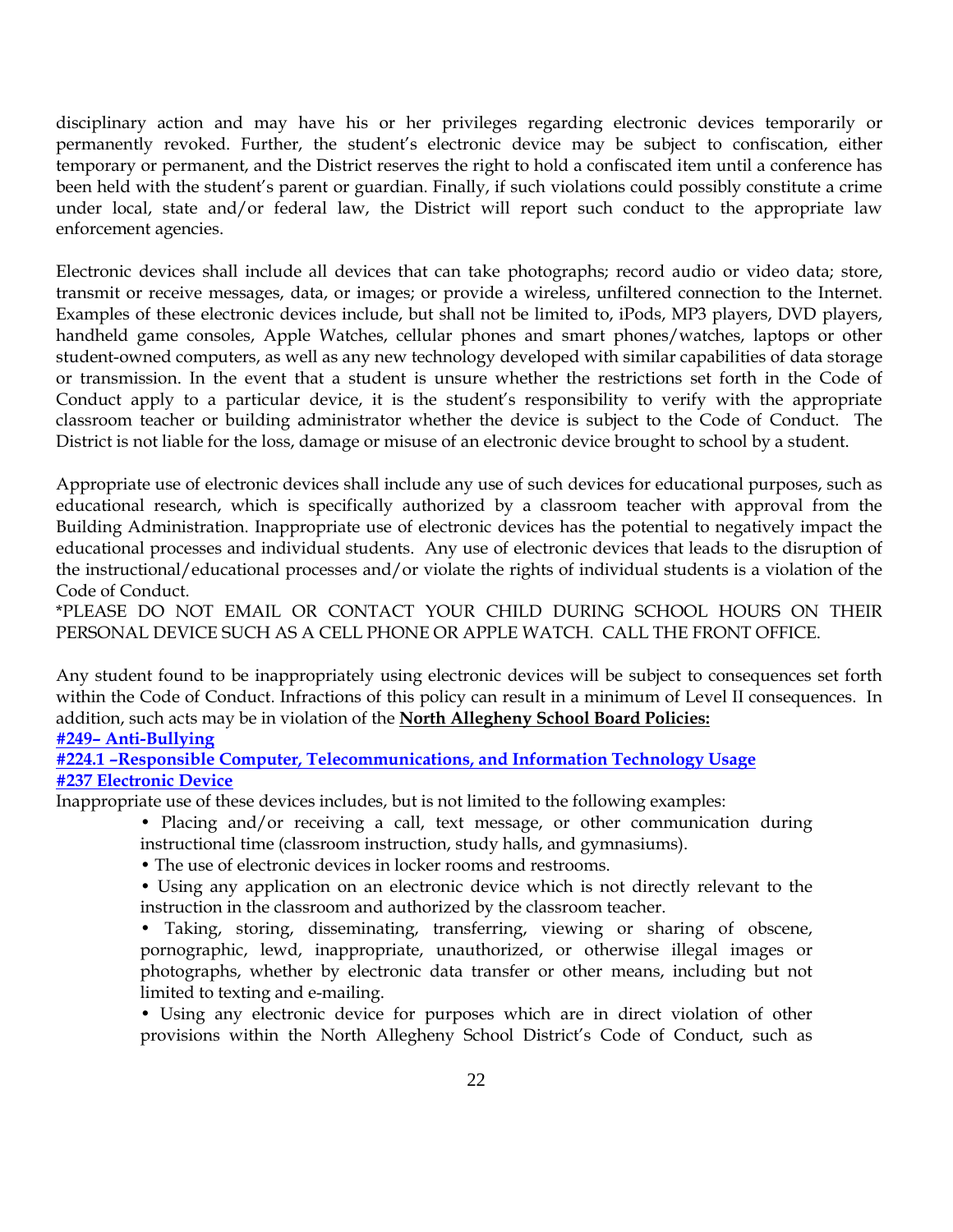bullying, cyber-bullying, cheating or otherwise violating academic integrity, or harassing or intimidating students or staff members.

The District shall enforce these provisions of the Code of Conduct regarding electronic devices on school grounds, District-operated school buses and other conveyances, and during any District-sponsored activities, whether or not occurring on school grounds. Such prohibited activity shall also apply to student conduct that occurs off school property if the prohibited conduct is (a) directed at another student or students, is (b) severe, persistent, or pervasive, and (c) interferes with a student's education, creates a threatening environment, or substantially disrupts orderly operations of school. Such activities in direct violation of the **North Allegheny School Board Policies** (detailed above) will result in violators being disciplined accordingly.

#### <span id="page-26-0"></span>**Testing and Screeners**

Various kinds of testing are administered throughout the school year. Results are used to help determine individual student progress and also to make adjustments to curriculum and instruction if necessary.

**Iowa Tests of Basic Skills—\*\***ITBS is currently under review and may change for the 2021-2022 school year The ITBS is given to students in grades 2 through 5. This assessment is a group administered achievement test battery designed to provide information on student progress in major content areas. The ITBS provides educators diagnostic data that can drive remediation and inform instruction. It also offers a national comparison of students' achievement. The dates for the ITBS are listed on the school calendar.

#### **Study Island Benchmark Assessments**

The Study Island Benchmark Assessments are administered 2 or 3 times during the school year. This assessment is closely aligned with PSSA content, and is used to provide teachers in grades 3, 4, and 5 with additional information on the skill levels of individual students as well as to enhance **instruction and intervention strategies within the classroom specific to students' needs.** Students do not receive grades.

#### **Pennsylvania System of School Assessment (PSSA)**

The Pennsylvania System of School Assessment (PSSA) is a criterion referenced test used to measure students' progress toward mastering the Pennsylvania Academic Standards in grades 3 through 5. The academic standards identify proficiency levels in Reading and Math for grades 3 through 5, for Science in grade 4, and for Writing in grade 5. The dates for the PSSA tests are listed in the school calendar.

Students are to be in school during the District assessments and State (PSSA) testing, except in cases of illnesses. The dates for all of the tests are listed in the school calendar as well as the notifications from the school. As these tests are important, vacations will rarely be approved for the weeks of these tests. Due to the necessity to complete the tests within a given window for all students as mandated by the Pennsylvania State Department of Education, make-ups will occur for students during instructional time if missed.

#### <span id="page-26-1"></span>**Textbooks/School Issued Materials**

District procedure states that the parent/guardian is responsible for the replacement cost of lost books or those damaged beyond use. School materials such as books, calculators, etc. that are assigned to students must be replaced if lost or damaged. The cost of textbooks/materials varies due to the original purchase price and age. If an item is later recovered, the amount paid will be returned assuming good condition.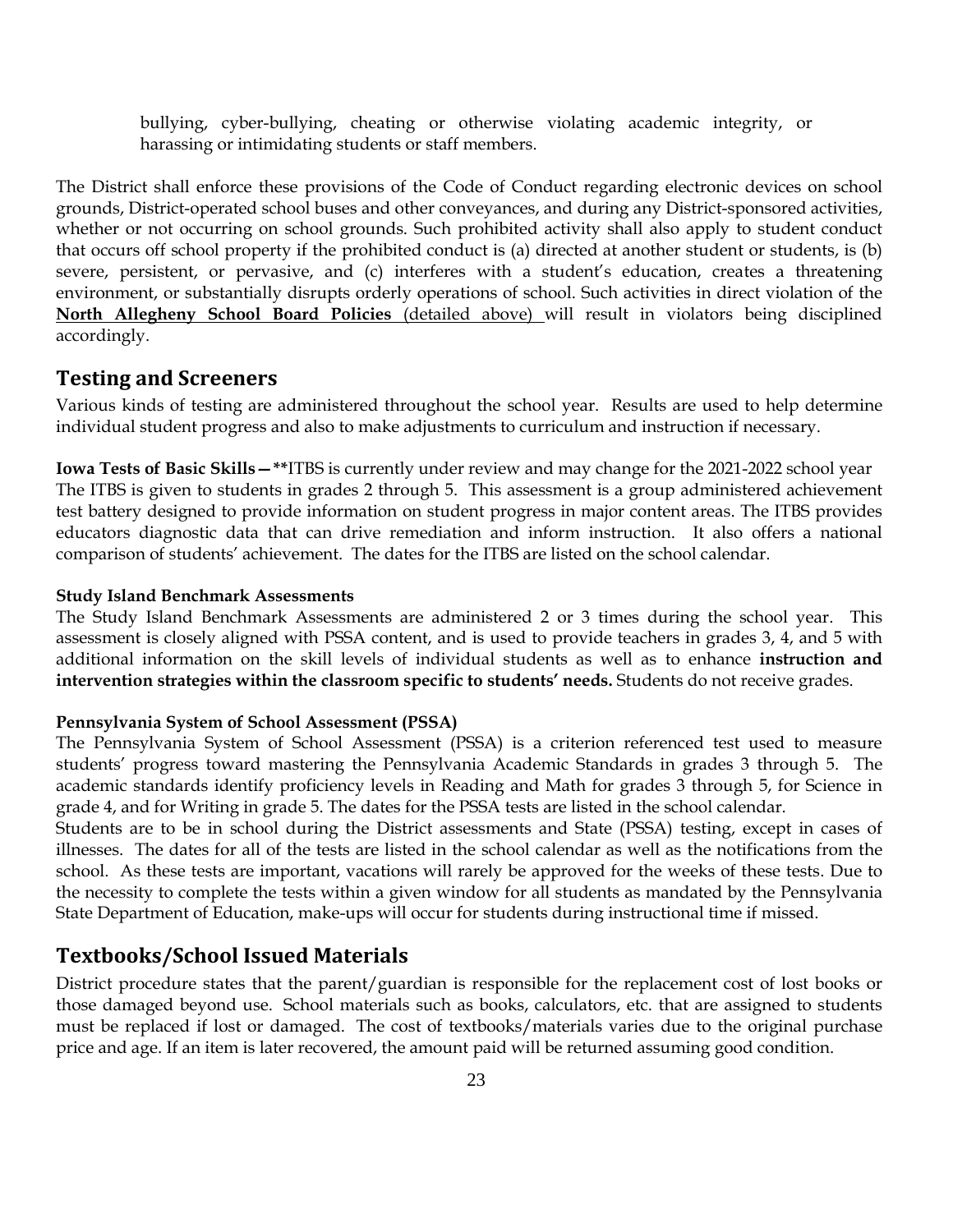### <span id="page-27-0"></span>**Threats**

All threats, verbal or written, must be taken seriously. For the safety of our students, all threats will be investigated and the School District's Code of Conduct strictly enforced.

## <span id="page-27-1"></span>**Tyler Student Information System/Electronic Parent Portal**

The District has implemented a Student Information System call Tyler SIS. An electronic Parent Portal is available, providing parents a web-based gradebook and reporting system with access to student records schedules, and academic performance, as well as the opportunity to update demographic and contact information.

## <span id="page-27-2"></span>**Vacations/Educational Tour or Trip**

The parents or guardians of a student who wishes to have the student excused from compulsory school attendance in order to participate in an educational tour or trip must submit an application to the Principal of the school in which the student is enrolled. Except for emergency situations, which must be fully explained, this request must be submitted at least five (5) calendar days prior to the date on which the student seeks to be excused for compulsory attendance. If a student will be absent for more than ten (10) school days, the student will be removed as a full-time student. The District will attempt to provide support to the student during the extended absence so that he/she is able to make successful reentry into the school upon their return. The family will need to reenroll the child upon return.

For students in grades 3-5, no vacations can be approved during the standardized tests, such as during the 3rd-5th grade PSSA testing. Please check the school calendar for the specific test dates. Upon request by a parent/guardian, teachers shall submit a list of student assignments/responsibilities for the period of absence during an approved absence. Assignments/responsibilities may be completed either prior to the absence or upon return to school. All assignments which are to be completed shall be submitted to the teacher(s) upon return to school or within a reasonable period of time as designated by the teacher(s).

Days absent for vacation count as days absent from school since students are not present for the learning experience. Parents/Guardians are strongly encouraged to schedule vacations outside of the school year. Parents/Guardians are also encouraged to monitor days absent to avoid excessive absenteeism. [Educational Tour Form](http://www.northallegheny.org/cms/lib9/PA01001119/Centricity/Domain/1970/170120_Elementary%20StudentApplicationFor%20EducationalTourOrTrip.pdf)

### <span id="page-27-3"></span>**Visitors**

The only daytime entrance to school is the main office entrance. All other doors are locked during the school day. Visitors must buzz in through the office, sign the Visitor's Registration Book and receive a "Visitor's Badge." Visitors should wear their badge prominently and should remember to sign out in the office and return their badge when exiting.

To ensure the safety of the children, visitors will not be permitted to wander through the building. Messages for students or teachers may be given to the secretary in the office so that classroom instruction is not interrupted. No one will be permitted to go to a classroom unless prior arrangements have been made with the classroom teachers.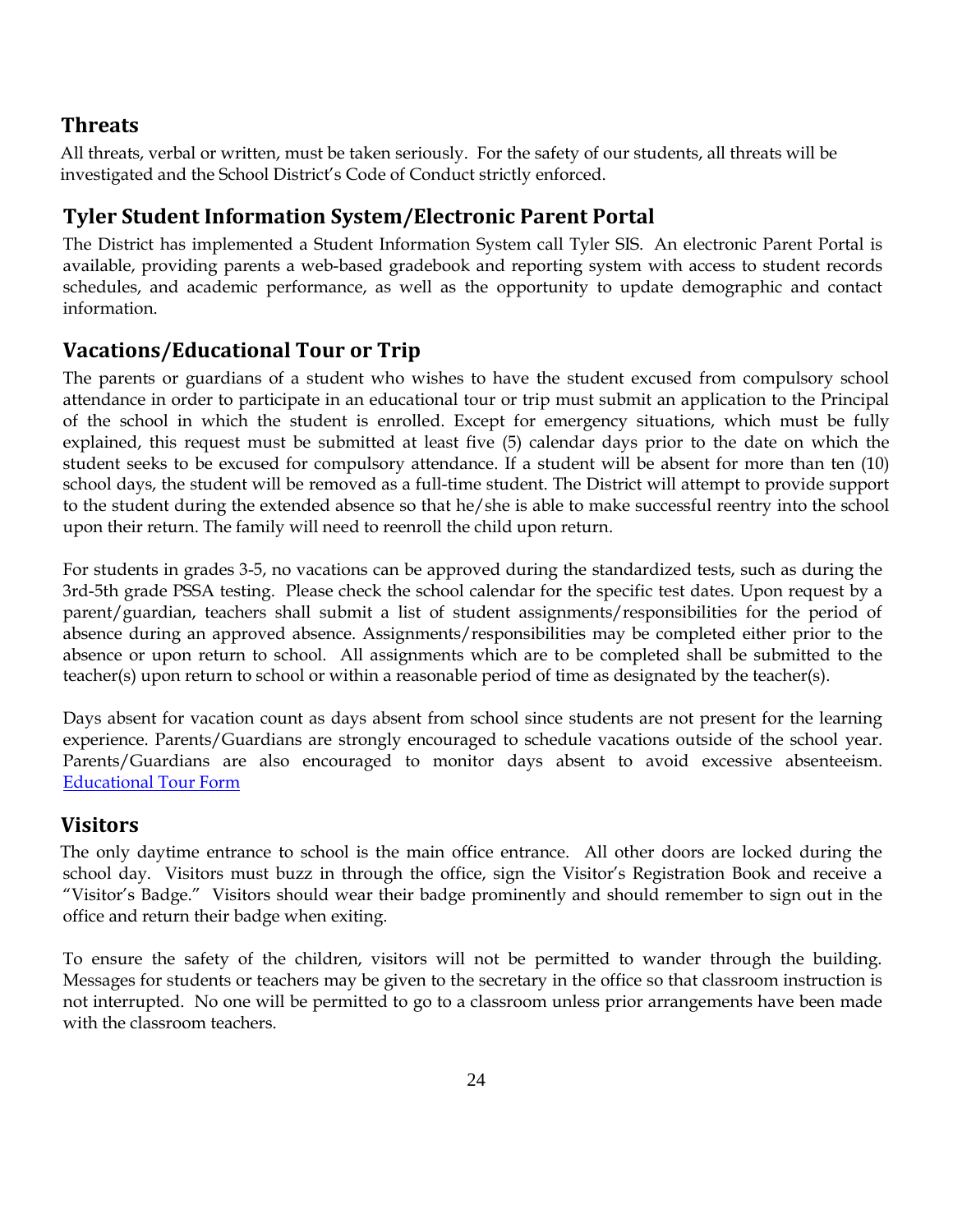### <span id="page-28-0"></span>**Walkers**

Walkers will be dismissed via the Public Address System. Students walk to the cafeteria and are dismissed via the cafeteria doors. Students should exit and begin walking home immediately. Remaining on school property may jeopardize their safety and cause stress to families when a student does not promptly arrive home.

Parents/Guardians requesting for their child to walk home from school must send a note in stating that their child has permission to walk home. Notes must be sent in on the day that the child is to walk home, or for reoccurring instances one note can be sent to the teacher (i.e. walking home daily, or every Wednesday).

### <span id="page-28-1"></span>**Weapons Policy**

The North Allegheny School District strictly prohibits the possession or storage of weapons by students on school property. This is detailed in School Board Policy [No. 218.1.](https://www.northallegheny.org/cms/lib9/PA01001119/Centricity/Domain/2184/218.1-Weapons_170322.pdf) For the purpose of this policy, the definition of a weapon also includes weapon "look-alikes." The District's Code of Conduct will be strictly adhered to if a weapon is brought to school.

### <span id="page-28-2"></span>**Weekly Communication**

The North Allegheny School District strives to improve the efficiency of communication with and access to information for parents/guardians. The District will send a building-specific email newsletter every Friday evening (except scheduled holiday breaks) to parents/guardians. This email will highlight the top happenings at each building, upcoming important dates, District information, and links to community flyers. Parents/guardians will only receive emails from their student's building. An archive of emails will be available on the District website and updated with the latest newsletters each Monday morning.

Parent/guardian email addresses are collected at the time of registration and are used to share District and building-level communications, and to provide updates from the District's online gradebook and student information system. It is important for parents/guardians to update any changes in their email address by contacting the building secretary.

### <span id="page-28-3"></span>**Wellness Policy**

In an effort to establish and maintain a safe and healthy school environment for all children, the North Allegheny School District approved the guidelines that are within the Student Wellness Policy [No. 246.](https://www.northallegheny.org/cms/lib9/PA01001119/Centricity/Domain/2184/246%20-%20Student%20Wellness.pdf) As stated in the Birthday section of this handbook, non-edible treats are **strongly recommended**. Due to lifethreatening allergy-related concerns, Edible Treat Request forms must be completed 48 hours in advance.

If parents decide to not utilize non-edible treats, acceptable edible snacks are: pretzel rods, apple slices, graham crackers, fresh fruits, vegetables, low-fat yogurt cups, cereal bars, applesauce cups, juice boxes (low sugar/light), raisins, dried fruits, or low-fat animal crackers, as long as an allergy to one of these items does not exist in the classroom. Our school nurses will be able to check on the allergies for you.

Additionally, the District's Food Service Department can provide healthy alternative snacks at a reasonable cost. They can be contacted through calling our main office. Healthy food choices increase our children's